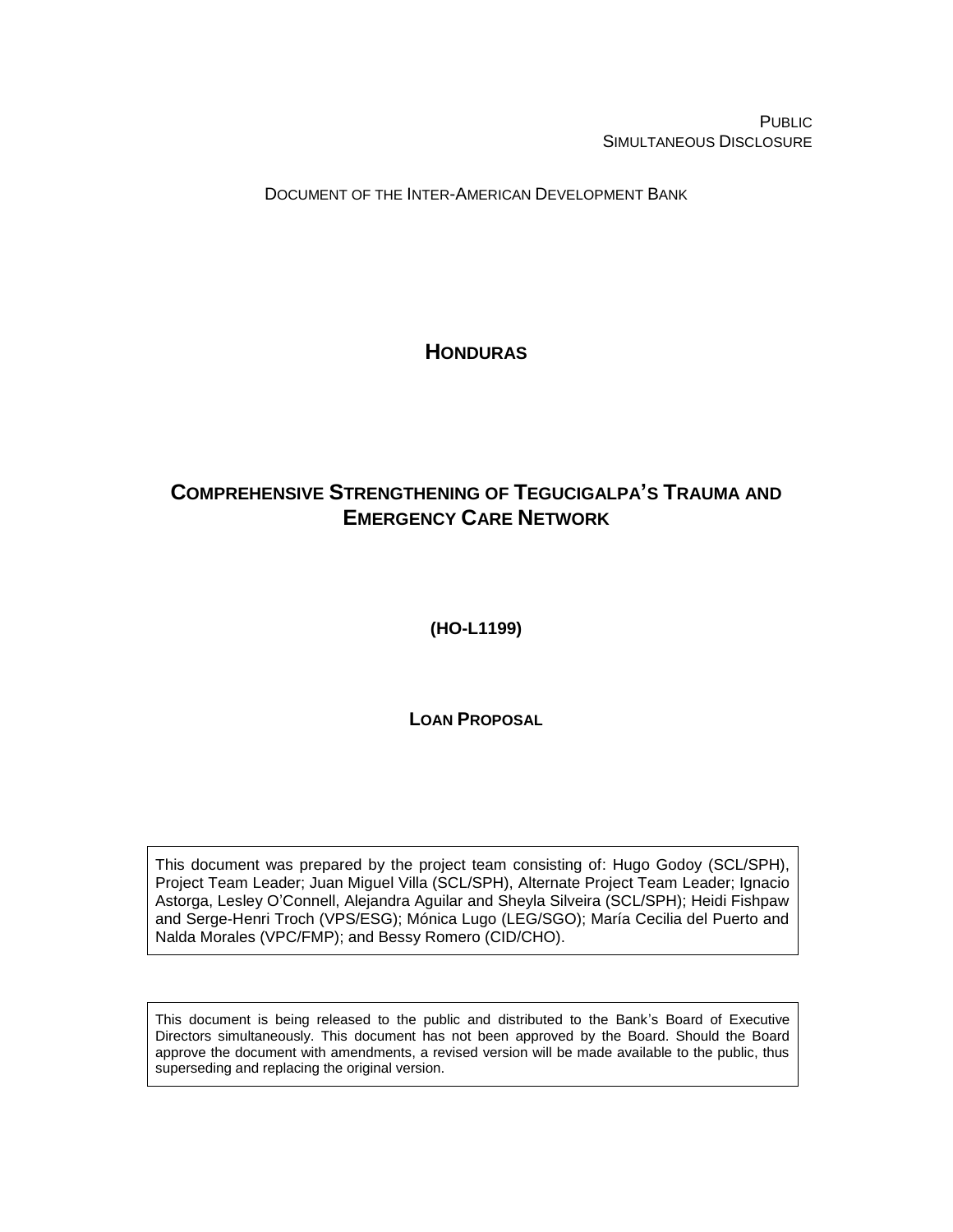## **CONTENTS**

## PROJECT SUMMARY

| $\mathbf{L}$ |                      |  |  |  |  |  |  |
|--------------|----------------------|--|--|--|--|--|--|
|              | А.<br>В.<br>C.       |  |  |  |  |  |  |
| Ш.           |                      |  |  |  |  |  |  |
|              | А.<br>В.<br>C.<br>D. |  |  |  |  |  |  |
| III.         |                      |  |  |  |  |  |  |
|              | А.<br>В.             |  |  |  |  |  |  |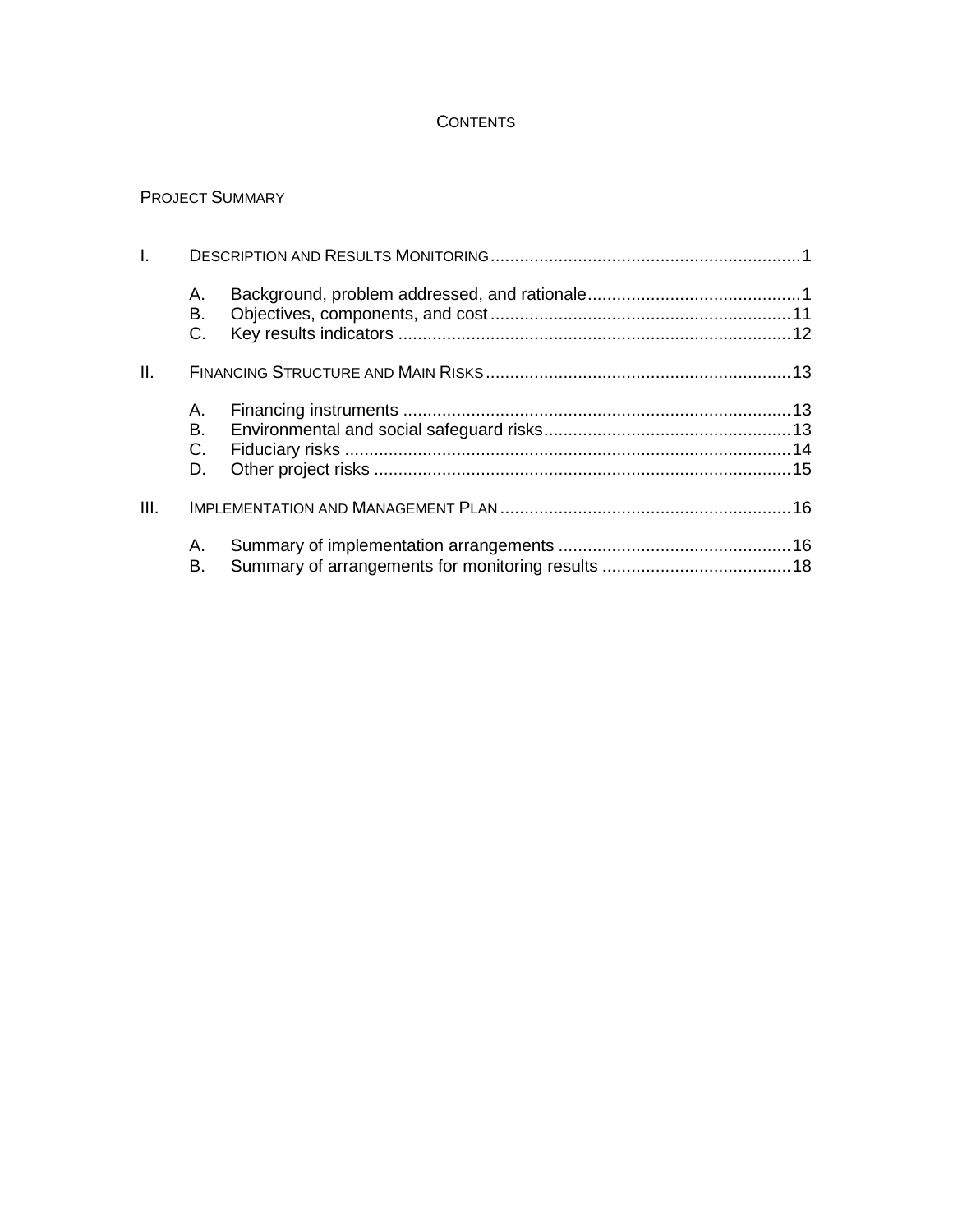|           | <b>ANNEXES</b>                                 |
|-----------|------------------------------------------------|
| Annex I   | Summary Development Effectiveness Matrix (DEM) |
| Annex II  | <b>Results Matrix</b>                          |
| Annex III | <b>Fiduciary Agreements and Requirements</b>   |

#### **LINKS**

#### **REQUIRED**

- 1. [Multiyear execution plan](http://idbdocs.iadb.org/wsdocs/getDocument.aspx?DOCNUM=EZSHARE-527553098-48)
- 2. [Monitoring and evaluation](http://idbdocs.iadb.org/wsdocs/getDocument.aspx?DOCNUM=EZSHARE-527553098-45) plan
- 3. [Environmental and social management report](http://idbdocs.iadb.org/wsdocs/getDocument.aspx?DOCNUM=EZSHARE-527553098-52)
- 4. [Procurement plan](http://idbdocs.iadb.org/wsdocs/getDocument.aspx?DOCNUM=EZSHARE-527553098-42)

#### **OPTIONAL**

- 1. [Project economic analysis](http://idbdocs.iadb.org/wsdocs/getDocument.aspx?DOCNUM=EZSHARE-527553098-43)
- 2. [Social and environmental analysis](http://idbdocs.iadb.org/wsdocs/getDocument.aspx?DOCNUM=EZSHARE-2085625919-14)
- 3. [Financial sustainability commitment](http://idbdocs.iadb.org/wsdocs/getDocument.aspx?DOCNUM=EZSHARE-527553098-46)
- 4. [Analysis of alternatives](http://idbdocs.iadb.org/wsdocs/getDocument.aspx?DOCNUM=EZSHARE-527553098-55)
- 5. Draft [Operations Manual](http://idbdocs.iadb.org/wsdocs/getDocument.aspx?DOCNUM=EZSHARE-527553098-63)
- 6. [Safeguard policy filter](http://idbdocs.iadb.org/wsdocs/getDocument.aspx?DOCNUM=EZSHARE-2085625919-12) and [Safeguard screening form](http://idbdocs.iadb.org/wsdocs/getDocument.aspx?DOCNUM=EZSHARE-2085625919-13)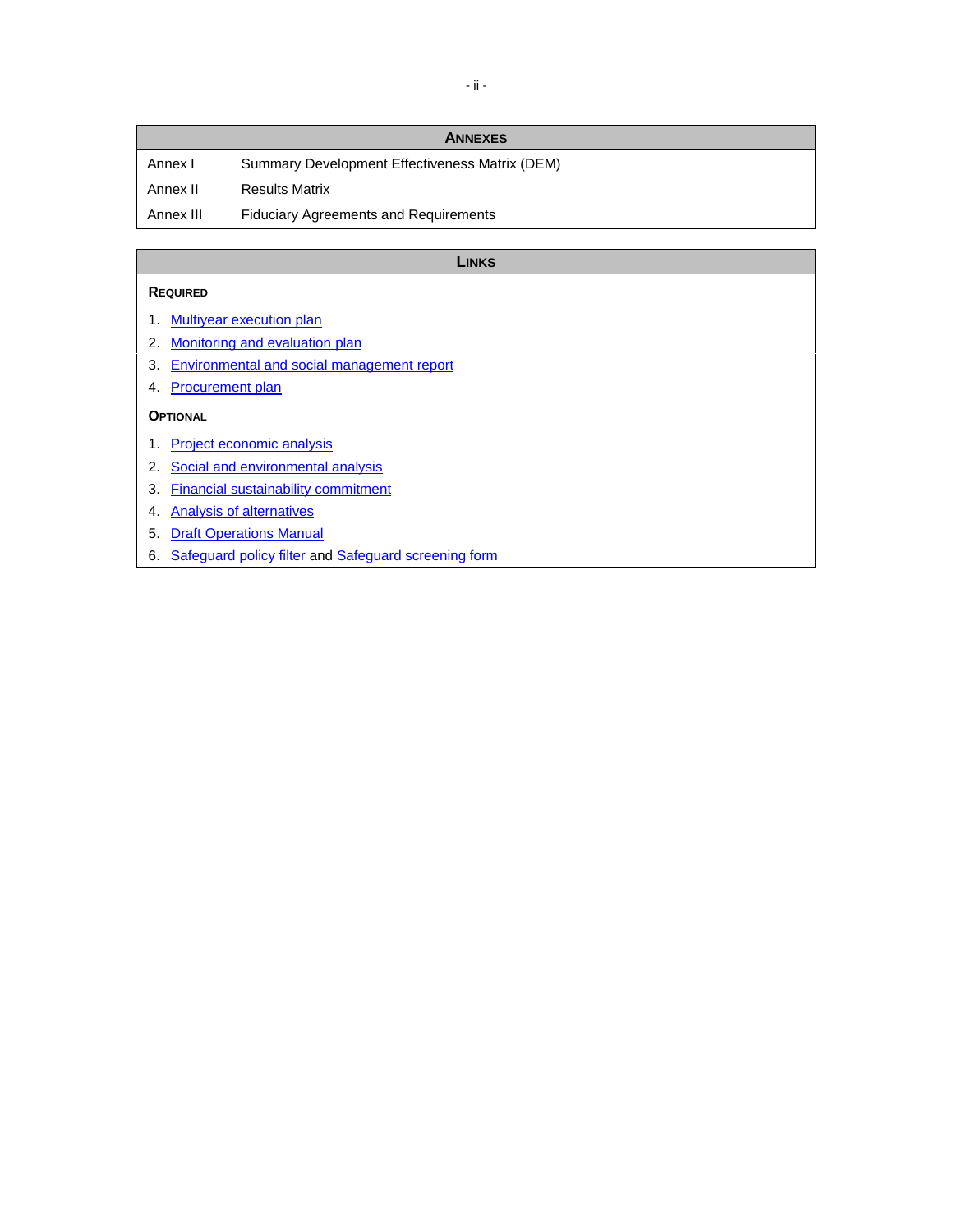## **ABBREVIATIONS**

| <b>CIOES</b>  | Centro Integrado de Operaciones de Emergencia y Seguridad<br>[Integrated Emergency and Safety Operations Center] [911] |
|---------------|------------------------------------------------------------------------------------------------------------------------|
| ECI           | Externally caused injury                                                                                               |
| <b>EMT</b>    | Emergency medical technician                                                                                           |
| <b>ENDESA</b> | Encuesta Nacional de Demografía y Salud [National Population and<br><b>Health Survey]</b>                              |
| <b>ESMP</b>   | Environmental and Social Management Plan                                                                               |
| <b>ESMR</b>   | <b>Environmental and Social Management Report</b>                                                                      |
| <b>FFF</b>    | <b>Flexible Financing Facility</b>                                                                                     |
| <b>HEU</b>    | Hospital Escuela Universitario [University Hospital School]                                                            |
| INE           | Instituto Nacional de Estadística [National Statistics Institute]                                                      |
| LAC           | Latin America and the Caribbean                                                                                        |
| <b>MAP</b>    | Medical-Architectural Program                                                                                          |
| <b>MEP</b>    | Multiyear execution plan                                                                                               |
| <b>MNS</b>    | Modelo Nacional de Salud [National Health Model]                                                                       |
| <b>NGO</b>    | Nongovernmental organization                                                                                           |
| <b>PAHO</b>   | Pan American Health Organization                                                                                       |
| <b>PEU</b>    | Project executing unit                                                                                                 |
| <b>SEFIN</b>  | Ministry of Finance                                                                                                    |
| <b>SEPA</b>   | Procurement Plan Execution System                                                                                      |
| <b>SESAL</b>  | Ministry of Health                                                                                                     |
| <b>SIAFI</b>  | Sistema de Administración Financiera Integrada [Integrated Financial<br>Management System]                             |
| <b>SNE</b>    | Sistema Nacional de Emergencias [National Emergency System]                                                            |
| <b>SRISS</b>  | Subsecretaría de Redes Integradas de Servicios de Salud [Integrated<br>Health Services Network Department]             |
| <b>UEPEX</b>  | Unidades Ejecutoras de Proyectos Externos [Executing Units for<br><b>Externally Financed Projects]</b>                 |
| <b>UTGP</b>   | Unidad Técnica de Gestión de Proyectos [project management<br>technical unit]                                          |
| <b>YLL</b>    | Years of life lost                                                                                                     |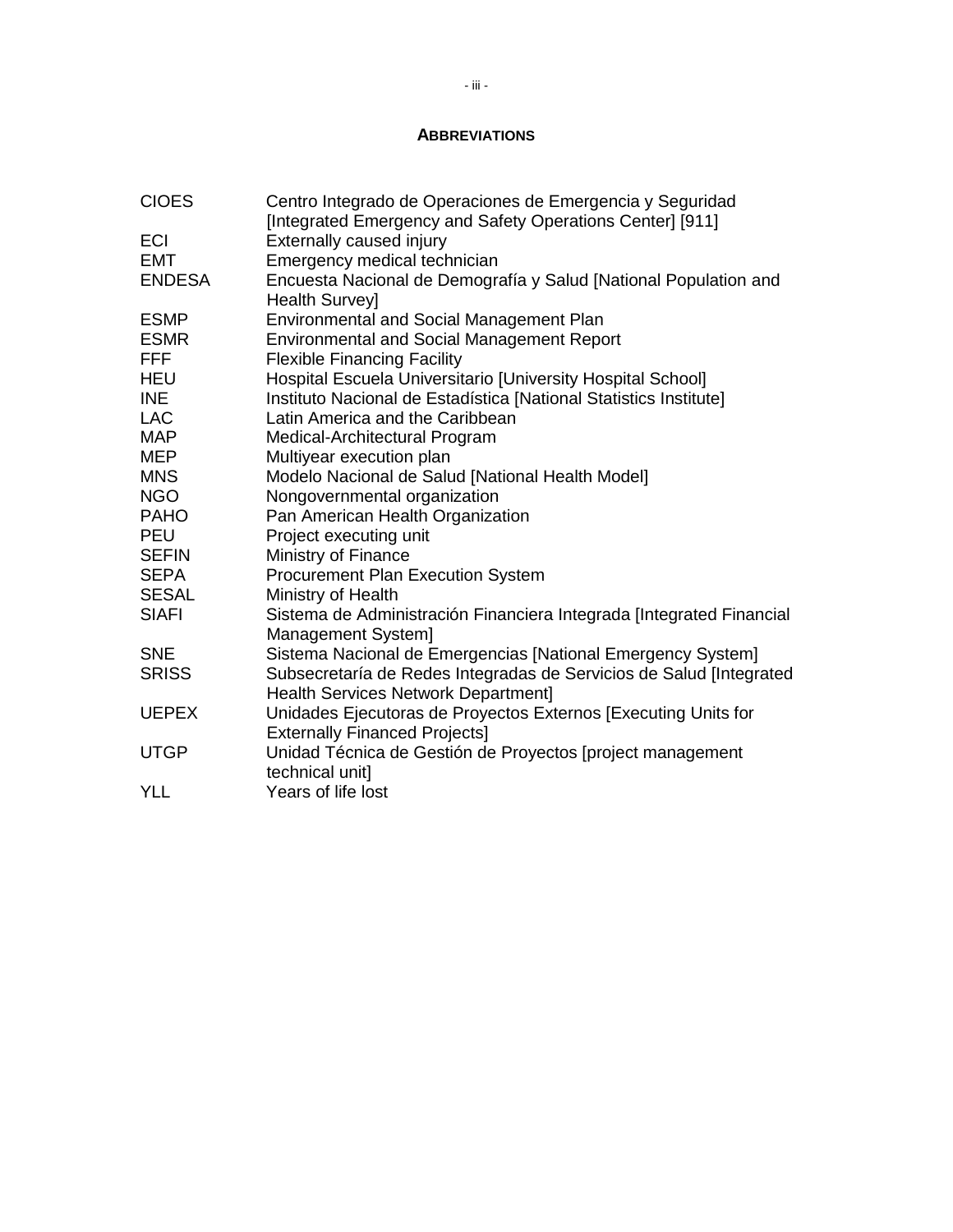#### **PROJECT SUMMARY**

### **H[ONDURAS](#page-0-0) COMPREHENSIVE S[TRENGTHENING OF](#page-0-1) TEGUCIGALPA'S TRAUMA AND EMERGENCY CARE NETWORK [\(HO-L1199\)](#page-0-2)**

| <b>Financial Terms and Conditions</b>               |               |      |                                    |                                             |                                                |  |  |  |
|-----------------------------------------------------|---------------|------|------------------------------------|---------------------------------------------|------------------------------------------------|--|--|--|
| <b>Borrower: Republic of Honduras</b>               |               |      |                                    | <b>Regular Ordinary</b><br>Capital (FFF)(a) | <b>Concessional</b><br><b>Ordinary Capital</b> |  |  |  |
|                                                     |               |      | <b>Amortization period:</b>        | 25 years                                    | 40 years                                       |  |  |  |
|                                                     |               |      | <b>Disbursement period:</b>        | 5 years                                     |                                                |  |  |  |
| <b>Executing agency: Ministry of Health (SESAL)</b> |               |      | Grace period:                      | 5.5 years <sup>(b)</sup>                    | 40 years                                       |  |  |  |
| <b>Source</b>                                       | Amount (US\$) | $\%$ | Interest rate:                     | LIBOR-based                                 | 0.25%                                          |  |  |  |
| <b>IDB (Ordinary Capital):</b>                      | 32.292.000    | 60   | <b>Credit fee:</b>                 | (c)                                         | N/A                                            |  |  |  |
| <b>IDB (Concessional</b>                            | 21.528.000    | 40   | Inspection and<br>supervision fee: | (c)                                         | N/A                                            |  |  |  |
| <b>Ordinary Capital):</b>                           |               |      | Weighted average life:             | 15.25                                       | N/A                                            |  |  |  |
| Total:<br>100<br>53,820,000                         |               |      | <b>Approval currency</b>           | U.S. dollars                                |                                                |  |  |  |
| <b>Project at a Glance</b>                          |               |      |                                    |                                             |                                                |  |  |  |

**Project objective/description:** The objective of the operation is to strengthen the supply of trauma and emergency services in Tegucigalpa and the Central-Southeast region by building a new trauma hospital, to improve the quality of life and care of patients with externally caused injuries and other pathologies through decongestion of services at the University Hospital School (HEU).

**Special contractual condition precedent to the first disbursement of the loan:** The program [Operations Manual](http://idbdocs.iadb.org/wsdocs/getDocument.aspx?DOCNUM=EZSHARE-527553098-63) has been approved and is in effect under terms previously agreed on by the Bank (paragraph 3.10).

**Special contractual conditions of execution:** (i) prior to the awarding of the contract for architectural design of the trauma hospital, SESAL will present the hospital preinvestment study and the Medical-Architectural Program to the Bank; (ii) prior to start of the bidding process for the trauma hospital construction work contract, the following will be presented to the Bank's satisfaction: (a) property title duly registered to the State; and (b) approval of a legal instrument defining the financing source and mechanism for hospital operation; and (iii) prior to awarding a contract for construction of the trauma hospital, a contract must already be signed with a firm or entity specialized in managing hospital construction projects (paragraph 3.11). See other socioenvironmental conditions in Annex B of the [Environmental and Social Management Report.](http://idbdocs.iadb.org/wsdocs/getDocument.aspx?DOCNUM=EZSHARE-527553098-52)

**Exceptions to Bank policies:** None.

| <b>Strategic Alignment</b>          |    |   |    |   |    |  |  |  |
|-------------------------------------|----|---|----|---|----|--|--|--|
| Challenges: <sup>(d)</sup>          |    | ₩ | DI |   | EI |  |  |  |
| Crosscutting themes: <sup>(e)</sup> | GD | ₩ | CС | ∨ |    |  |  |  |

(a) Under the terms of the Flexible Financing Facility (document FN-655-1), the borrower has the option of requesting changes to the amortization schedule, as well as currency and interest rate conversions. The Bank will take operational and risk management considerations into account when reviewing such requests.

(b) Under the flexible repayment options of the Flexible Financing Facility, changes to the grace period are permitted provided that they do not entail any extension of the original weighted average life of the loan or the last payment date as documented in the loan contract.

 $<sup>(c)</sup>$  The credit fee and inspection and supervision fee will be established periodically by the Board of Executive Directors as part of its review</sup> of Bank lending charges, in accordance with the relevant policies.

(d) SI (Social Inclusion and Equality); PI (Productivity and Innovation); and EI (Economic Integration).<br>(e) GD (Gender Equality and Diversity); CC (Climate Change and Environmental Sustainability); and

(e) GD (Gender Equality and Diversity); CC (Climate Change and Environmental Sustainability); and IC (Institutional Capacity and Rule of Law).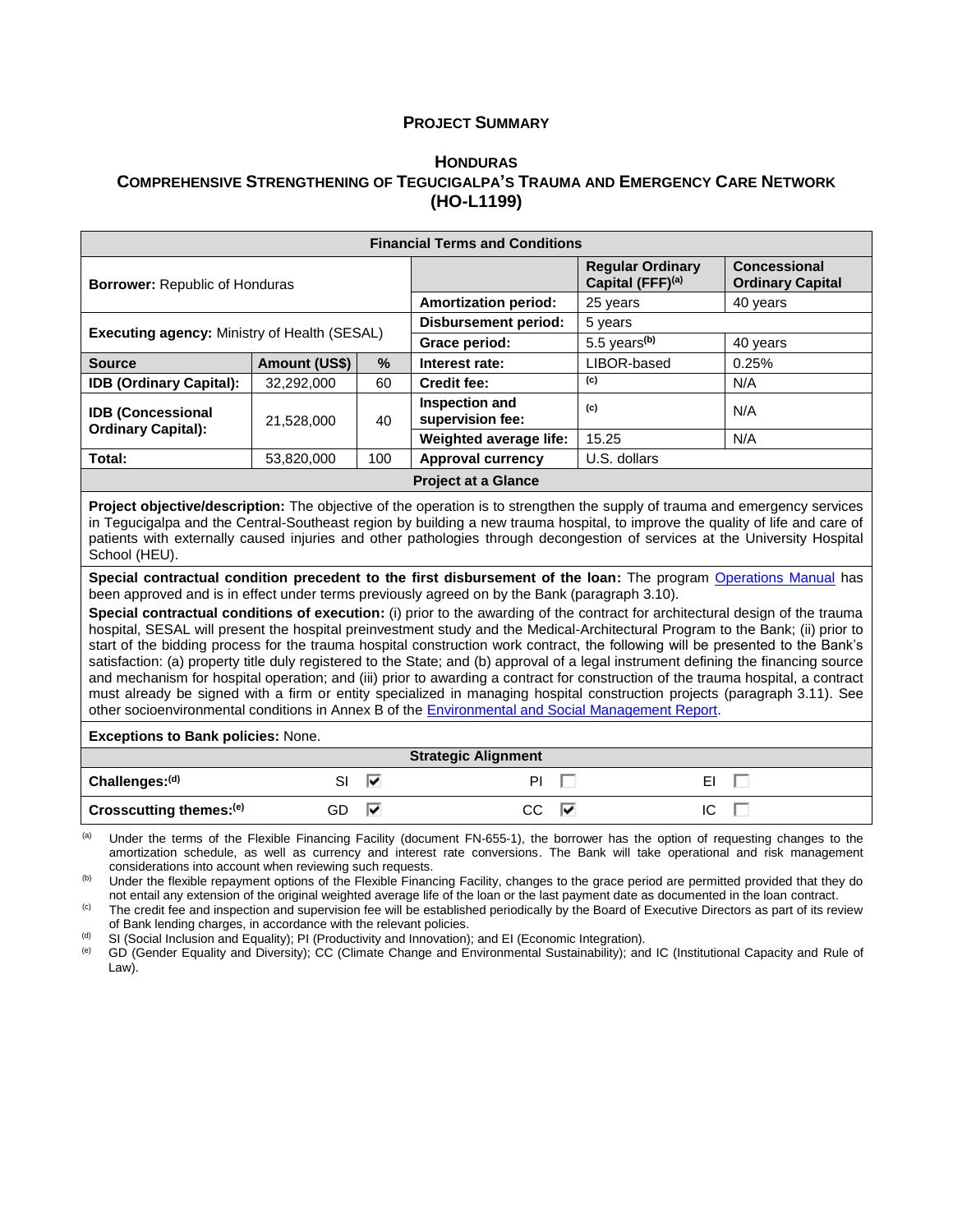## **I.** DESCRIPTION AND RESULTS MONITORING

## **A. Background, problem addressed, and rationale**

- 1.1 Honduras is a lower-middle income country with an extreme poverty rate of 40.7% and a moderate poverty rate of 64.3%.<sup>1</sup> The majority of the country's population is young  $(57\%$  are under  $25)$ ;<sup>2</sup> 46% is rural and  $54\%$  urban, with a trend toward urbanization similar to that in other countries of Latin America and the Caribbean (LAC). From 2010 to 2017, the urban population grew by 14%, while the rural population grew by only 2%.<sup>3</sup> High poverty rates are one of the factors driving the significant migration of people from the countryside to the country's two main cities: Tegucigalpa and San Pedro Sula.<sup>4</sup>
- 1.2 **Spending on health.** Public spending on health totaled 3.95% of GDP, which is comparable with other countries in the region (Nicaragua: 4.41% and El Salvador: 4.44%), yet Honduras faced poorer health outcomes than those countries. For example, its infant mortality rate is 24 per 1,000 live births—significantly higher than the rate in Nicaragua (14) or El Salvador  $(9)$ .<sup>5</sup> These statistics show that there is significant margin for improving the quality and efficiency of public spending.<sup>6</sup> Some 90% of private spending on health is out-of-pocket and occurs mainly in the two lowest quintiles (which together account for 44% of total health spending). This reveals low financial protection, $7$  inequity in financing, and problems of access to health services.<sup>8</sup>
- 1.3 **The health system in Honduras** is made up of two subsystems: (i) private, which covers 7% of the population; and (ii) public, made up of the Honduran Social Security Institute (which covers 18%) and the Ministry of Health (SESAL), which covers the rest of the population (75%), mainly the poor.
- 1.4 The country's health system is organized into two care levels. The first comprises the low-complexity health facilities that provide ambulatory care, including: health centers, polyclinics and peripheral emergency clinics (CLIPER). Peripheral emergency clinics provide 24-hour care in general medicine, have laboratories, and treat minor emergencies. The second level comprises hospital facilities, which are divided into four categories: (i) basic or type-1 hospitals, which provide services in the four basic specialties (pediatrics, obstetrics-gynecology, internal medicine, and surgery) and include emergency services; (ii) general or type-2 hospitals, which in addition to having the four basic specialties and emergency care also offer specialties such as neurosurgery and/or orthopedics; (iii) type-3 or specialty/subspecialty hospitals, which in addition to treating emergencies also

- <sup>5</sup> Trends in Maternal Mortality: 1990 to 2015. World Bank-United Nations.
- <sup>6</sup> Niveles y Determinantes de la Eficiencia del Sistema de Salud en América Latina y el Caribe. IDB, 2017.

 $1<sup>1</sup>$ <sup>1</sup> Permanent Multipurpose Survey. INE, 2017.

<sup>&</sup>lt;sup>2</sup> Population census. INE, 2017.

<sup>3</sup> Idem.

<sup>4</sup> The urban population grew from 4.3 million in 2014 to 4.9 million in 2018. INE, 2018.

 $7$  The risk of catastrophic expenses or impoverishment is high when out-of-pocket spending accounts for more than 20% of total expenditure in health. Health and Nutrition Sector Framework Document. IDB, 2016.

<sup>&</sup>lt;sup>8</sup> Spending in health 2014 / World Bank and Estudio de Gasto-Financiamiento en Salud 2014-SESAL.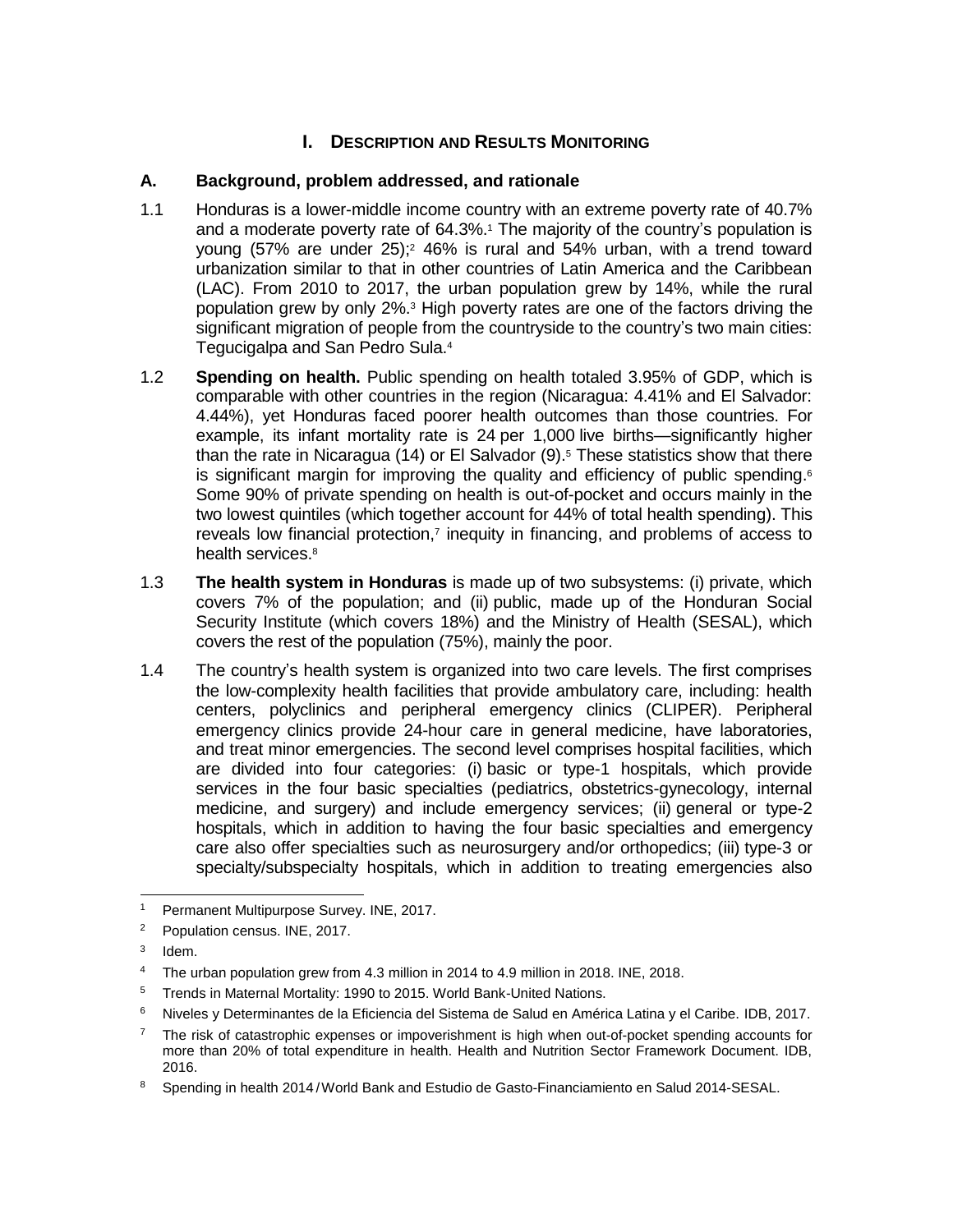treat patients referred from type-1 and type-2 hospitals; and (iv) type-4 hospitals or highly specialized institutions; these are referral hospitals without emergency services.<sup>9</sup>

- 1.5 In all, 25% of primary health care facilities and five of SESAL's 29 hospitals are run under the decentralized management model. This model consists of contracting managers<sup>10</sup> who provide promotion, prevention, and care services at the primary care level; at the secondary level, they manage and deliver hospital services. At both levels, the decentralized management model is implemented through payment mechanisms linked to fulfillment of production, access, coverage, and quality indicators.
- 1.6 Honduras' health system faces structural problems, such as shortages of available beds and health personnel. There are 0.8 beds per 1,000 population, which is well under the figure in neighboring countries (Costa Rica: 1.2; El Salvador: 1; Panama: 2.2).<sup>11</sup> On average there are 10 physicians and 3.8 nurses per 10,000 population—also below LAC averages (17.6 physicians and 14.3 nurses per 10,000 population).<sup>12</sup> In addition, the public health system has an inadequate and deteriorated health infrastructure; the number of beds has barely increased over the last 25 years.
- 1.7 **Externally caused injuries (ECIs)** are one of the country's most pressing public health problems. ECIs are now the leading cause of years of life lost (YLL) due to premature deaths, followed by chronic diseases (ischemic heart disease, cerebrovascular diseases, diabetes, hypertension and chronic renal insufficiency), and complications during childbirth and neonatal deaths. The leading causes of premature death in 1990 were: (i) diarrheal diseases from viruses, bacteria, and parasites; (ii) complications during childbirth; (iii) ischemic heart diseases; (iv) respiratory infections; and (v) ECIs, presenting a triple burden of disease in which communicable diseases were most common. Since 1990, however, the country's epidemiological profile has markedly shifted: ECIs have risen by 133% and communicable diseases (including diarrhea, etc.) declined by 68%<sup>13</sup> as causes of YLL. Like in the rest of the world, noncommunicable diseases and ECIs have been rising in Honduras and are largely responsible for an increase in disabilityadjusted life years;<sup>14</sup> while a smaller proportion are now due to communicable diseases, maternal and neonatal causes, and nutrition.
- 1.8 As a result of the rise in ECIs, they are now the second leading cause of hospital discharges and emergency care in Honduras' public hospitals,<sup>15</sup> which mainly serve Honduras' poor population. The leading causes of ECIs are traffic accidents,

<sup>9</sup> MNS/SESAL/2017.

<sup>&</sup>lt;sup>10</sup> NGOs, city hall, associations of townships, community associations, and foundations.

<sup>11</sup> World Health Statistics. WHO, 2012.

<sup>&</sup>lt;sup>12</sup> Basic Health Statistics. PAHO, 2017.

<sup>&</sup>lt;sup>13</sup> Global burden of disease for LAC. IHME, 2016.

<sup>&</sup>lt;sup>14</sup> Diseases, ECIs, and risk factors cause permanent functional limitations of different magnitude for individuals who suffer from them. Disability adjusted life years are a summary measure of their impact and are estimated weighting the prevalence of different conditions based on severity.

<sup>15</sup> Statistical Yearbook. SESAL, 2015.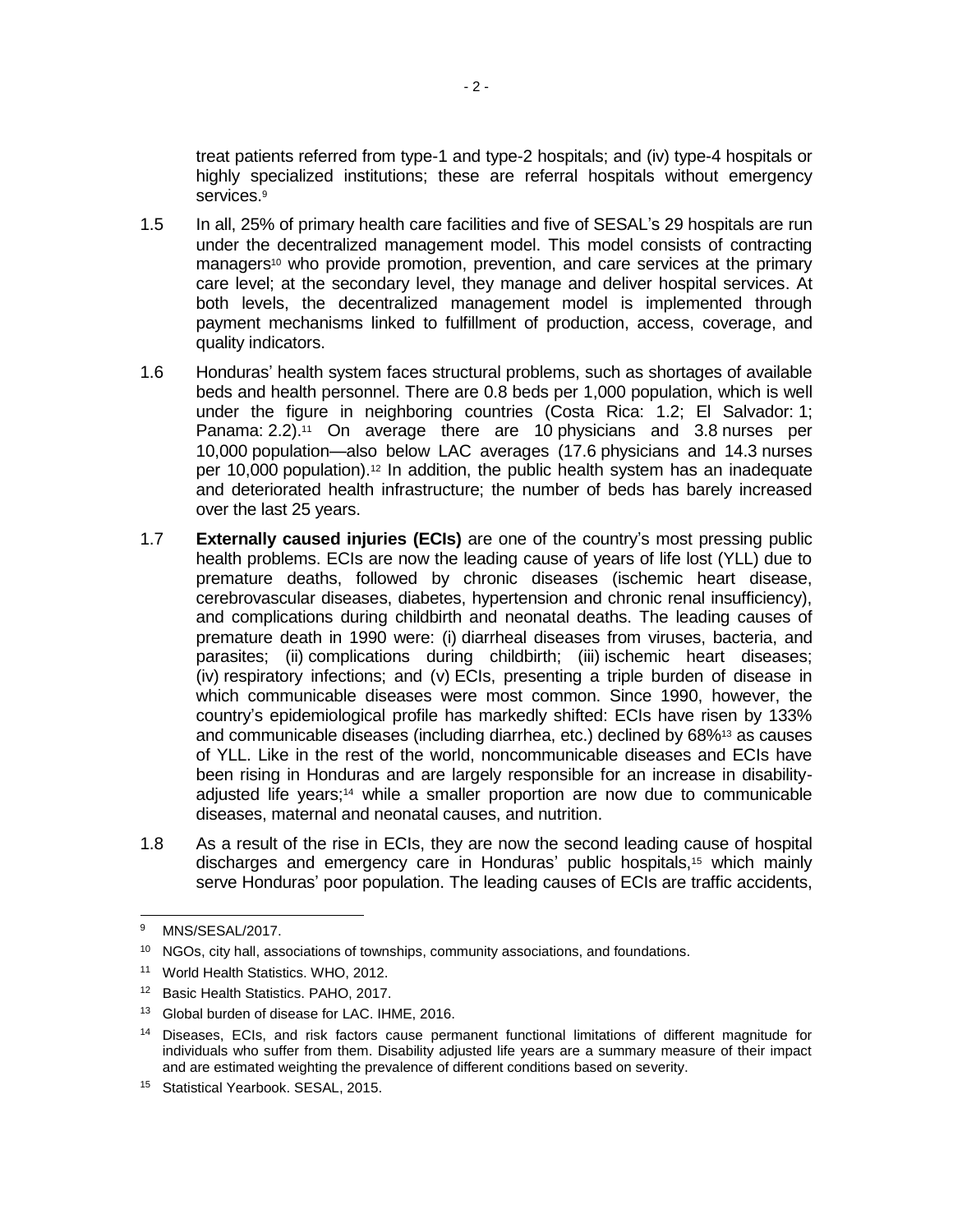gunshot wounds, and fire, accounting for 55% of emergency care.<sup>16</sup> Deaths from traffic accidents in the country are mainly the result of pedestrians getting hit (33%) and motorcycle accidents (23.6%).<sup>17</sup> Since people using these (usually riskier) transportation modes tend to be from lower-income segments of the population, they are significantly more likely to be victims of accidents.<sup>18</sup>

- 1.9 ECIs, in addition to being the main cause of YLL from premature death, also cause disabilities (especially in the young and productive population), which can affect family income. The age group most affected by ECIs are 15-to-34-year olds, with about 38% (72% of whom are males).<sup>19</sup> In Honduras, 64% of all hospital discharges due to ECIs involve some kind of permanent disability. ECIs can also impose high out-of-pocket costs on victims and their families. These costs can be difficult to estimate but are mainly associated with the high costs of prostheses and osteosynthesis material,<sup>20</sup> which are not provided by public hospitals in the country.
- 1.10 ECIs also have a significant economic and financial impact on health systems and hospitals where patients are treated. For example, the University Hospital School  $(HEU)<sup>21</sup>$  spends more than one third of its budget on ECI care.<sup>22</sup> These high economic outlays are due to: (i) the severity of the injuries of hospitalized patients; (ii) long hospital stays; and (iii) the high cost of inputs.
- 1.11 ECI patients treated in hospitals also reveal the degree of violence against women. In its January-December 2017 bulletin, the Observatorio Nacional de Violencia [National Violence Observatory] reported that forensic medicine documented 11,307 cases of injuries (44.7% women and 55.3% men), 3,196 cases of assault on women, and 3,105 sexual offenses. ECIs due to violence against women is a phenomenon that is difficult to quantify and treat in the country, since: (i) 23.5% of the victims do not seek institutional care because of their spouse's threats; and (ii) service providers do not identify violence against women as the cause of the ECI and therefore, although treated in health services, the victim may not be referred to a comprehensive care center.
- 1.12 In summary, the growing demand for ECI care greatly exceeds the installed capacity of the public health services network. An analysis of ECI discharges conducted in the country's hospital networks found that there is a national shortage of about 318 beds<sup>23</sup> to meet current demand for ECI care (and projected estimates over the next 15 years), distributed as follows: (i) the Central-Southeast hospital network, which handles 59% of ECI discharges, faces a shortage of 150 beds (its

<sup>16</sup> HEU statistics, 2018.

<sup>&</sup>lt;sup>17</sup> National Road Safety Observatory of Honduras (ONASEVIH). 2015 report.

<sup>&</sup>lt;sup>18</sup> Road Safety Strategy–IDB: Closing the Gap: Reducing Road Traffic Deaths in Latin America and the Caribbean: Action Plan 2010-2015.

<sup>19</sup> Idem.

<sup>&</sup>lt;sup>20</sup> Metallic compound used to bind bone fragments in a fracture.

<sup>&</sup>lt;sup>21</sup> The HEU is Honduras' public hospital of greatest complexity in the country (1,287 beds and 3,085 human resources).

<sup>22</sup> Analysis of HEU's budget, 2017.

<sup>&</sup>lt;sup>23</sup> Study on demand for and network of ECI care services. Oscar Acuna and Mauricio Marín. Honduras, 2018.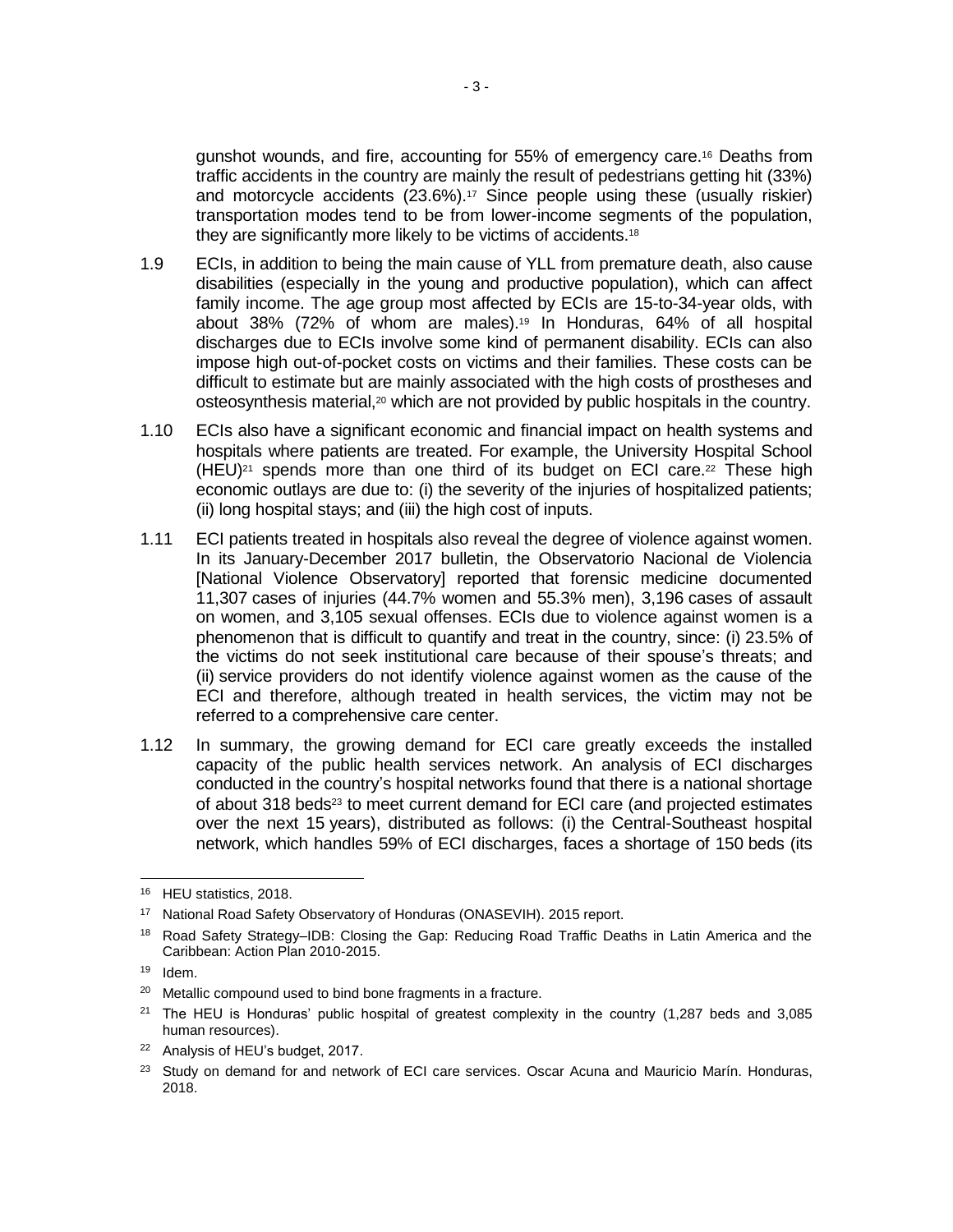referral center is the HEU in Tegucigalpa); <sup>24</sup> (ii) the Northern network, which handles 28% of ECI discharges, has a shortage of 116 beds; and (iii) the Western network, with 13% of the country's ECI discharges, has a shortage of 42 beds.

- 1.13 The HEU faces the biggest burden in terms of ECI treatment. The hospital is located in Tegucigalpa and handles 42% of the country's discharges and 28% of all emergencies.<sup>25</sup> As a result, the HEU has the highest ECI discharge rate in the country:  $5.8$  per 1,000 population, $26$  nearly three times the national average of 2.1.<sup>27</sup> Some 23% of ECI patients discharged from the HEU are referred from other hospitals in departments in the Central-Southeast network, such as hospitals in Comayagua, Olancho, Choluteca, and El Paraíso, because they do not have sufficient installed capacity to respond to the demand for ECI care. The majority of ECI cases (78%) treated in the HEU are from the greater metropolitan area of Tegucigalpa.<sup>28</sup>
- 1.14 This situation has caused ECI care in the HEU to exceed its hospitalization and surgical capacities. The numbers of beds $29$  and operating rooms for treating ECIs are insufficient, and hospital rooms for ECI patients are beyond 100% occupancy,<sup>30</sup> which has led to the following: (i) ECI patients who require hospitalization are put into rooms not intended for this type of treatment, and meanwhile treatment is delayed for patients with other non-urgent pathologies who also require hospitalization;<sup>31</sup> (ii) delays in the respective procedures and treatments; (iii) long waiting lists for ECI care, leading to greater risk of adverse events or occurrence of complications and disabilities<sup>32</sup> resulting from lack of prompt treatment; (iv) elective surgeries get cancelled and rescheduled when the operating rooms are needed for emergency surgery; (v) long hospital stays: ECI patients in the HEU on average stay in the hospital for 21 days<sup>33</sup> and 15% can end up being hospitalized for up to three months<sup>34</sup> (well above the average of four days in the HEU for other pathologies and the regional average of 5.5 days of hospitalization for ECI);<sup>35</sup> and (vi) patients needing orthopedic surgery are not being hospitalized, and the waiting lists for neurosurgery (other than traumatic brain injuries) exceed 200 days.<sup>36</sup>

<sup>29</sup> 60 beds, traumatology service. HEU.

  $24$  Tegucigalpa, the capital of Honduras, is in department of Francisco Morazán.

<sup>25</sup> Ibid.<sup>16</sup>

<sup>&</sup>lt;sup>26</sup> The HEU is Tegucigalpa's only public hospital with 24/7 emergency services.

 $27$  Ibid.<sup>21</sup>

<sup>&</sup>lt;sup>28</sup> Report on ECI classification in the country. Lenin Quezada, 2018.

<sup>&</sup>lt;sup>30</sup> They are hospitalized in other wards, put in emergency room observation beds and/or are put two (or more) patients per bed.

<sup>31</sup> Ibid.<sup>16</sup>

<sup>32</sup> Length of hospital stay. Cevallos, Acevedo T. et al. Universidad Javeriana, 2014.

<sup>33</sup> Idem.

<sup>&</sup>lt;sup>34</sup> Cost of care for patients who were in road traffic accidents. HEU, 2012–2015.

<sup>&</sup>lt;sup>35</sup> Experience of two first level hospitals in the southwest region of Colombia on the implementation of the Panamerican Trauma Society International Trauma Registry. Carlos Ordoñez et al. 2012.

<sup>36</sup> Ibid.<sup>16</sup>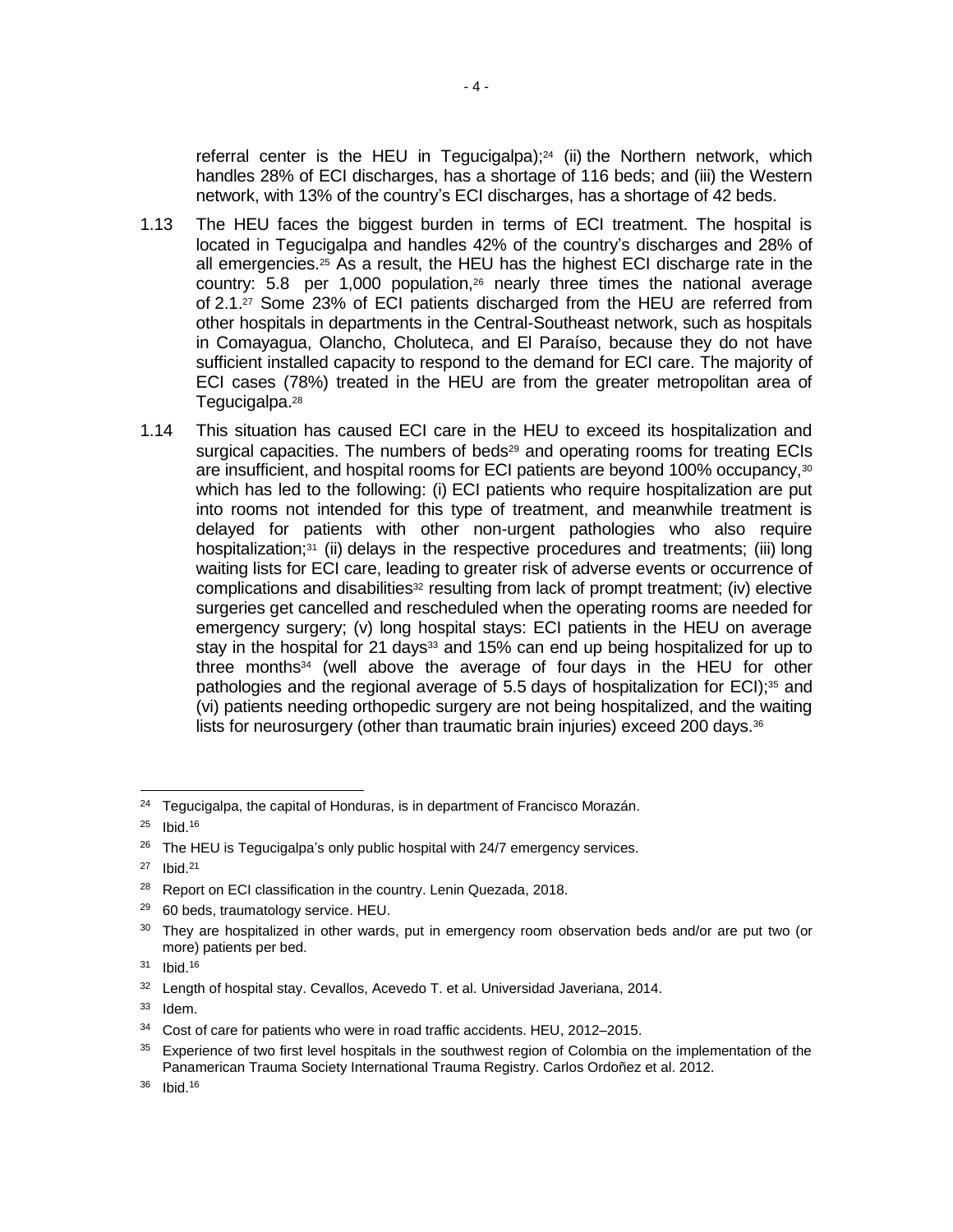- 1.15 Like hospitalization and surgery services, the high demand for ECI care has exceeded HEU's emergency response capacity, such that the care provided to ECI patients is neither satisfactory nor prompt: (i) only 83% of ECI emergencies arriving to the HEU can be treated; and (ii) 40% of the emergencies that call for surgery are simply stabilized and referred to external consult for later scheduling.<sup>37</sup> Since there is insufficient space to admit all ECI patients, the emergency service is overburdened even more, and the percentage of emergency beds being used for patients with ECI exceeds 140% (158% in surgery, 151% in neurosurgery, and 125% in orthopedics),<sup>38</sup> since ECI patients remain in these services longer than necessary while they wait to be admitted (hospitalized).
- 1.16 Health facilities and hospitals that treat emergencies are not integrated into the network based on their level of complexity and response capacity. A trauma care network needs to be set up to ensure articulation and coordination among ECI care services, including defining the flows of care, the portfolio of services in each facility, the referral and response system, and coordination mechanisms.
- 1.17 Hospitals in the Central-Southeast network also need to develop their capacities, in order to improve the timeliness and quality of ECI care, while reducing referrals to the HEU (see paragraph 1.28).
- 1.18 Several institutions provide prehospital emergency care: the Honduran Red Cross, Cruz Verde [Green Cross], the Honduran Fire Department, 911, and the Permanent Contingencies Committee (COPECO). Each of these institutions has its own ambulances and personnel. The Honduran Red Cross has its own protocol for prehospital care and a training program for emergency medical technicians (EMTs) accredited by the International Red Cross, which will soon be implemented as a university program. The Cruz Verde also has a technical training school that offers short courses for paramedics. SESAL does not regulate or certify the training of prehospital emergency care personnel or protocols, so services with appropriate quality standards are not guaranteed.
- 1.19 **The country's progress in responding to ECIs.** Honduras, with Bank support through the Program of Support for Implementation of the Comprehensive Civic Coexistence and Public Safety Policy (loan 2745/BL-HO) and in close collaboration with other donors, such as the Swiss Agency for Development and Cooperation and the United States Agency for International Development, and with cooperation from Chile, Colombia, and Mexico and police academies in other Central American countries, has sustained major efforts to reduce violence in the country and thus to reduce the incidence of ECIs, including: (i) strengthening the institutional framework of the security cabinet; (ii) vetting, recruitment, and training of new police officers; (iii) improvement of the investigation system; and (iv) strengthening of the legal framework for fighting crime and impunity. As a result of these and other interventions, the homicide rate fell from 79 per 100,000 population in 2013 to 43.6 in 2017.<sup>39</sup>

 $37$  Idem.

<sup>38</sup> Idem.

<sup>39</sup> Observatorio de la violencia [national violence observatory] 2017.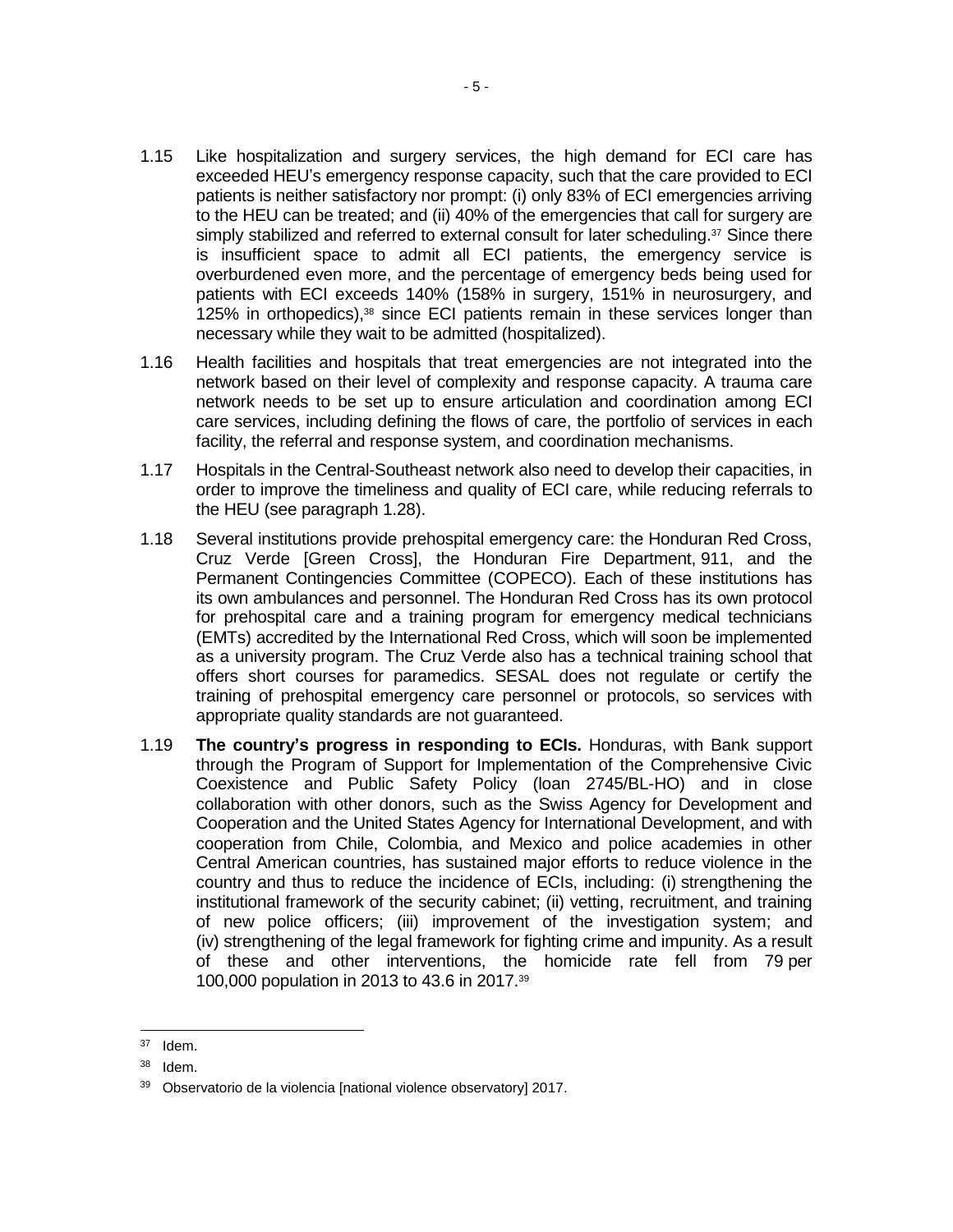- 1.20 Road traffic accidents together with gunshot wounds cause more severe injuries, leading to disability and death, since they generally cause polytraumatism, traumatic brain injuries, and other consequences that require highly complex care.
- 1.21 To address this problem, the Bank has supported Honduras in implementing a Road Safety Strategy,<sup>40</sup> helping to reduce the accident rate. The IDB has also provided technical and financial support in the policy dialogue through road safety weeks<sup>41</sup> held to raise awareness of the stakeholders responsible for finding a solution to the problem of lack of road safety and reducing the high rates of ECIs resulting from road traffic accidents.
- 1.22 With support from the Honduran Red Cross, the Pan American Health Organization (PAHO), and other donors, Honduras has made progress in preparing a strategic road safety plan. In addition, the Honduran traffic accident information system will be strengthened, together with the transit infractions information system, which will help the country to monitor and evaluate road safety.
- 1.23 With support from the Bank, the Honduran government has also made progress in strengthening prehospital emergency care. The National Emergency System (SNE), launched in 2015, is aimed at further improving prehospital ECI care. The SNE comprises all state organizations and NGOs involved in public protection and safety, health care, social coexistence, firefighting and other associated facilities involved in public safety or protection.<sup>42</sup> SNE's actions are coordinated by the Integrated Emergency and Safety Operations Center (CIOES), through voice communication and video monitoring through the 911 call center, coordinating the entire prehospital emergency network. However, the coordination mechanism and communication system between ambulances and hospital emergency rooms described in paragraph 1.19 have not yet been implemented.
- 1.24 The International Red Cross supports implementation of effective triage<sup>43</sup> and development of processes and protocols for emergency care of ECI patients in the HEU, including training of physicians and nurses and improvements in emergency care flows, processes, spaces, and equipment.
- 1.25 **Lessons learned.** Honduras, with Bank support, has seen major improvements in the quality and management of human resources and availability of inputs and medicines in hospitals<sup>44</sup> through implementation of the decentralized management

<sup>40</sup> Road Safety Strategy: Results of first five-year period and action plan 2016-2020, IDB.

<sup>&</sup>lt;sup>41</sup> With support from the Public Transportation Program for the Central District (Tegucigalpa-Comayagüela) (1525/OP-HO, 2465/BL-HO); Regional Road Integration Program and Proposed Reformulation of Loan 2470/BL-HO (2470/BL-HO-2); Regional Road Integration Program II (3815/BL-HO); Urban Transport in Tegucigalpa (ATN/OC-12220-HO); Support for Sustainable Urban Mobility Plan of Tegucigalpa (ATN/FG-12497-HO).

<sup>42</sup> Organizations in the national emergency system include: the Armed Forces, the National Police, COPECO, the Fire Department, the Honduran Red Cross, and Cruz Verde.

<sup>&</sup>lt;sup>43</sup> Classification of patients based on the urgency of the care.

<sup>44</sup> Comparative studies by USAID (2009), World Bank (2007); and performance evaluations of SMI operations—2013, 2015, 2017.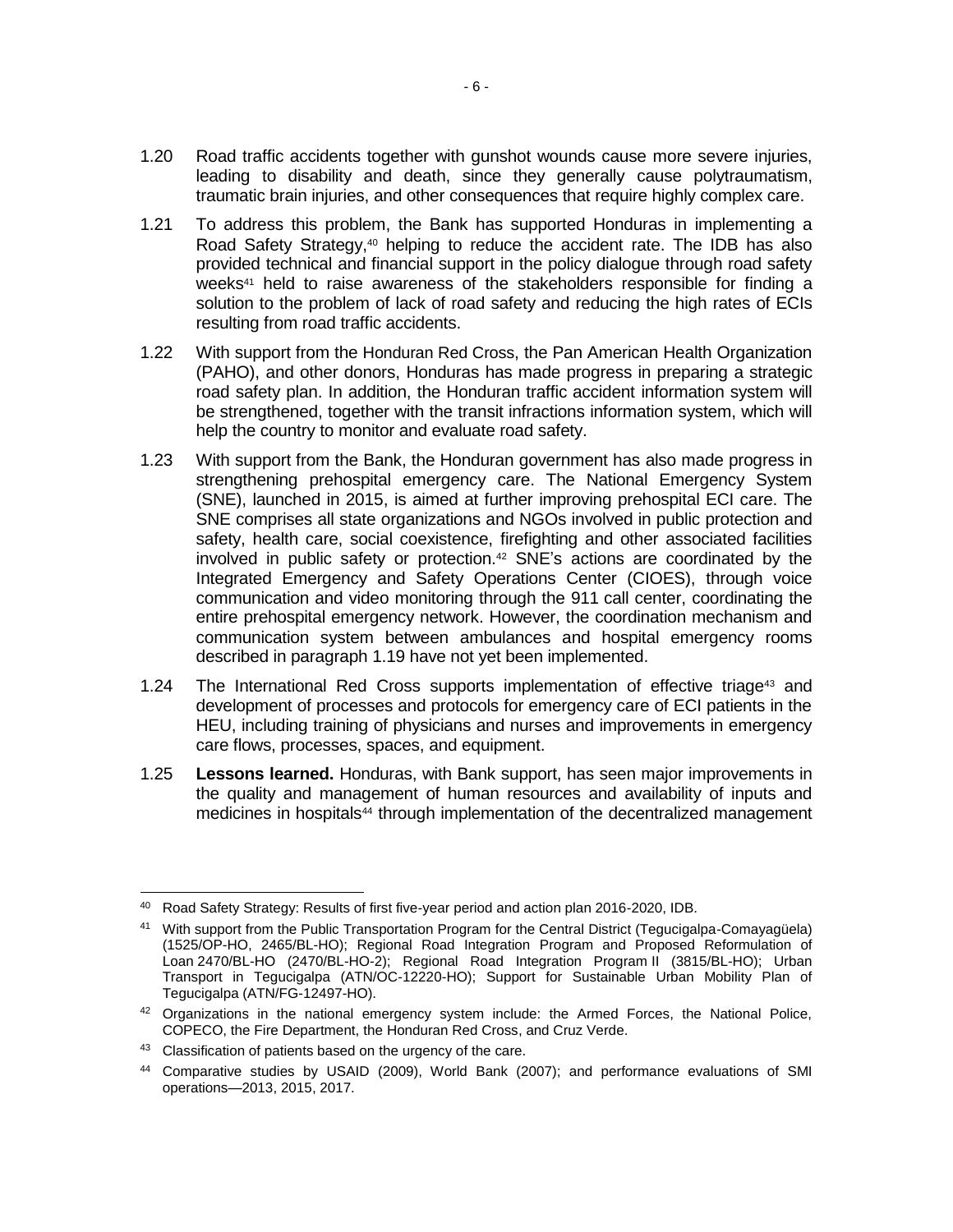model.<sup>45</sup> SESAL's monitoring of the decentralized managers and the external evaluations have shown that the supply of physicians and nurses and the quality of care have improved significantly. The lessons learned from the decentralized management model are that using the results-based financing model, along with monitoring, supervision, and technical guidance, creates sufficient incentives to foster improvements in the quality and performance of health services. This operation will apply these lessons learned so that the new hospital will have a guaranteed supply of human resources and prompt adequate supply of inputs and medicines, and it will also apply the continuous quality improvement processes that have been implemented through the decentralized management model. These lessons learned are included in Component 2 of the program, to support SESAL in contracting a qualified manager for the hospital ECI care services using the decentralized management model.

- 1.26 Through the Mother and Child Hospital Network Strengthening Program (loan 2743/BL-HO), in 2016 and 2017 SESAL invested in improving the infrastructure in five hospitals in the country. Delays occurred during project execution, mainly due to: (i) not having previously applied the Medical-Architectural Program (MAP); and (ii) not strengthening SESAL's capacity to manage hospital construction projects. Based on these lessons learned, Component 1 of the present operation includes capacity-building for SESAL through technical support to design the MAP and contracting a specialized entity to support SESAL in managing this type of project, and preparing bidding conditions, bidding, management of contracts, and supervision of works. Before the construction work can begin, both the MAP and the specialized firm need to be in place.
- 1.27 Another lesson learned from loan 2743/BL-HO is that lack of coordination between the construction company and the equipment company meant that changes had to be made to the infrastructure when the equipment was installed. In the present operation, as part of Component 1, the turnkey contracting model will be used to simultaneously contract the construction company and the equipment firm for the trauma hospital.
- 1.28 **Proposed interventions.** The program aims at strengthening the ECI care network in the Central-Southeast region and in Tegucigalpa in particular for the following reasons: (i) current demand for ECI care has exceeded the response capacity of the country's hospital-medical infrastructure; (ii) with support from the IDB and other donors, Honduras has been investing in reducing maternal/infant morbidity and mortality and the incidence of communicable diseases, so investments to improve ECI care have lagged behind; (iii) the Central-Southeast network has the greatest need for beds in order to satisfy the demand for ECI care (shortage of 150 beds);<sup>46</sup> (iv) approximately 70% of ECIs in the Central-Southeast

 $\overline{a}$ 

<sup>&</sup>lt;sup>45</sup> Since 2011 the IDB has supported implementation of the decentralized management model with these programs: Strengthen Decentralized Management and Supply of Health Services in Honduras (2418/BL-HO); Mother and Child Hospital Network Strengthening Program (2743/BL-HO); Program for Improved Accessibility and Quality of Health Services and Networks (2943/BL-HO); and the Program to Support the Social Inclusion Network with Priority in Western Honduras (3723/BL-HO).

<sup>46</sup> Ibid.<sup>23</sup>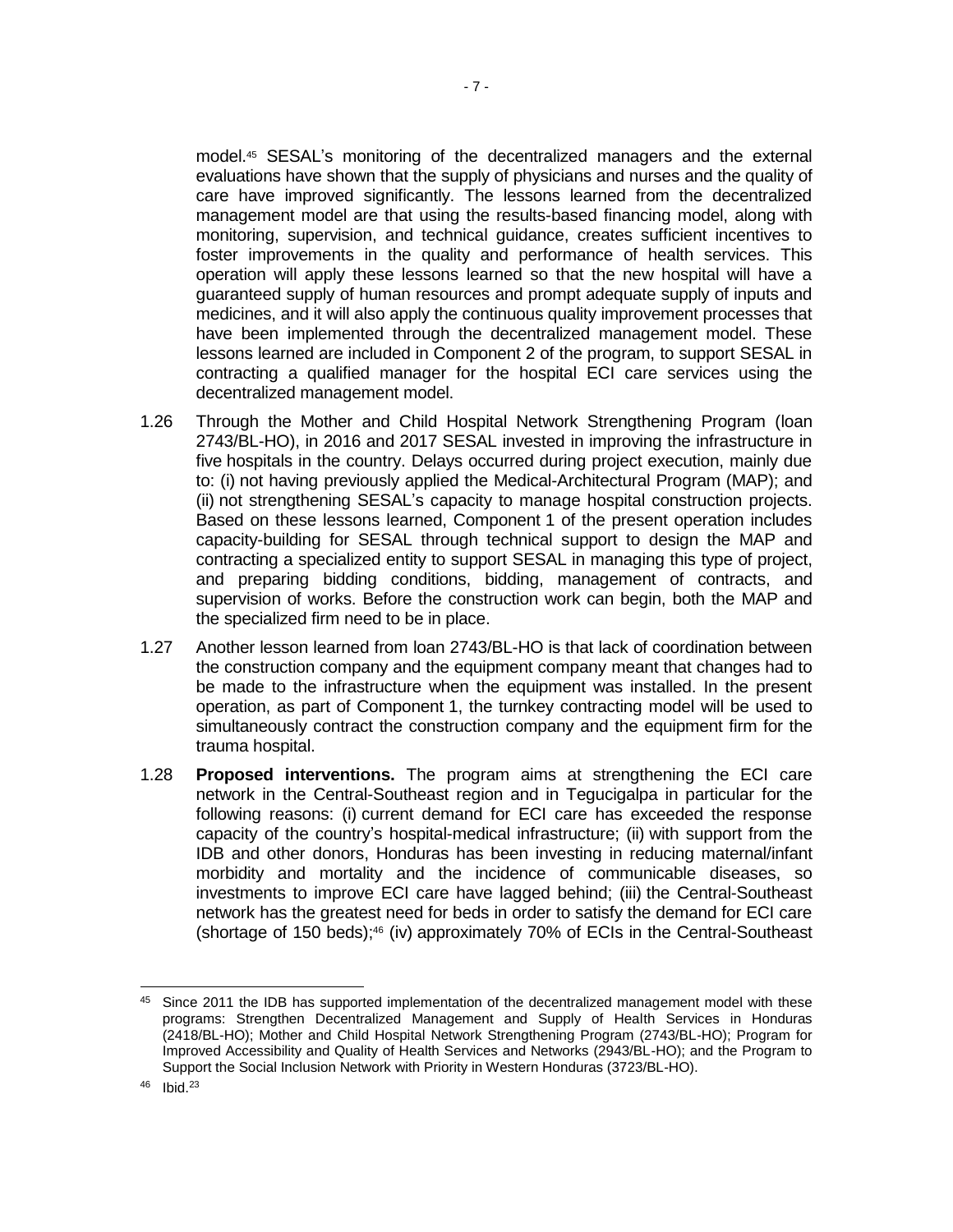network are in Tegucigalpa;<sup>47</sup> and (v) approximately 42% of all ECI discharges in the country are from the HEU. The interventions proposed below address these challenges to improve ECI care in Tegucigalpa.

- 1.29 To strengthen the prehospital emergency care system, actions to improve the system's coordination will be carried out in conjunction with SESAL, CIOES (911), the Honduran Red Cross, and other institutions. Communication and coordination mechanisms between ambulances and hospital emergency rooms will also be implemented. Measures to ensure the quality of prehospital ECI care will be promoted, through implementation of: (i) certification mechanisms and development of human resources capacities (basic and advanced life support); and (ii) care and coordination protocols in the emergency network, ensuring prompt quality management of ECIs.
- 1.30 To address the challenge of integrating and organizing the health services that treat ECIs, a management and care model will be defined with a network-based approach, so that the system provides a high-quality, prompt, satisfactory response to demands for ECI care. The model will organize network services by level of complexity and coordinate prehospital emergency care mechanisms, with a comprehensive prevention-cure-rehabilitation approach.
- 1.31 To cover Tegucigalpa's and the Central-Southeastern region's shortage of 150 beds for ECI patients, a new trauma hospital will be equipped and put into operation. During project preparation, alternatives for meeting this need for more ECI beds were analyzed (expansion of an existing hospital or construction of a new hospital). The analysis [\(optional link 4\)](http://idbdocs.iadb.org/wsdocs/getDocument.aspx?DOCNUM=EZSHARE-527553098-55) found that, given the magnitude of the shortage, a new high-complexity hospital should be built and equipped for ECI care.<sup>48</sup>
- 1.32 Remodeling the HEU (Tegucigalpa's newest hospital, built 40 years ago with 1,000 beds) involves a major risk, as it is at least a 24,000-m<sup>2</sup> project. It would incur the costs of temporary facilities and transfers during the construction phase, reducing building operations. Economic evaluation of both alternatives under a moderate effectiveness scenario shows that the better choice is to build a new hospital rather than remodeling and/or expanding the HEU.
- 1.33 In addition, the HEU does not have capacity for more physical space; meters of construction per bed is currently 40 m**<sup>2</sup>** , well below the minimum standard of 100 m**<sup>2</sup>** . This means that more beds have been added to the wards, and there no longer is room to grow. Construction of a new hospital would cost less than expanding the HEU.
- 1.34 Taking into account the lessons learned in the decentralized management model referenced in paragraph 1.25 and in order to ensure efficiency, supply, and quality in the delivery of services, the new ECI trauma hospital will function under the same model. SESAL will sign a management agreement with a nonprofit hospital management organization that has experience managing this type of hospital.

<sup>47</sup> Ibid.<sup>16</sup>

<sup>48</sup> Ibíd.<sup>23</sup>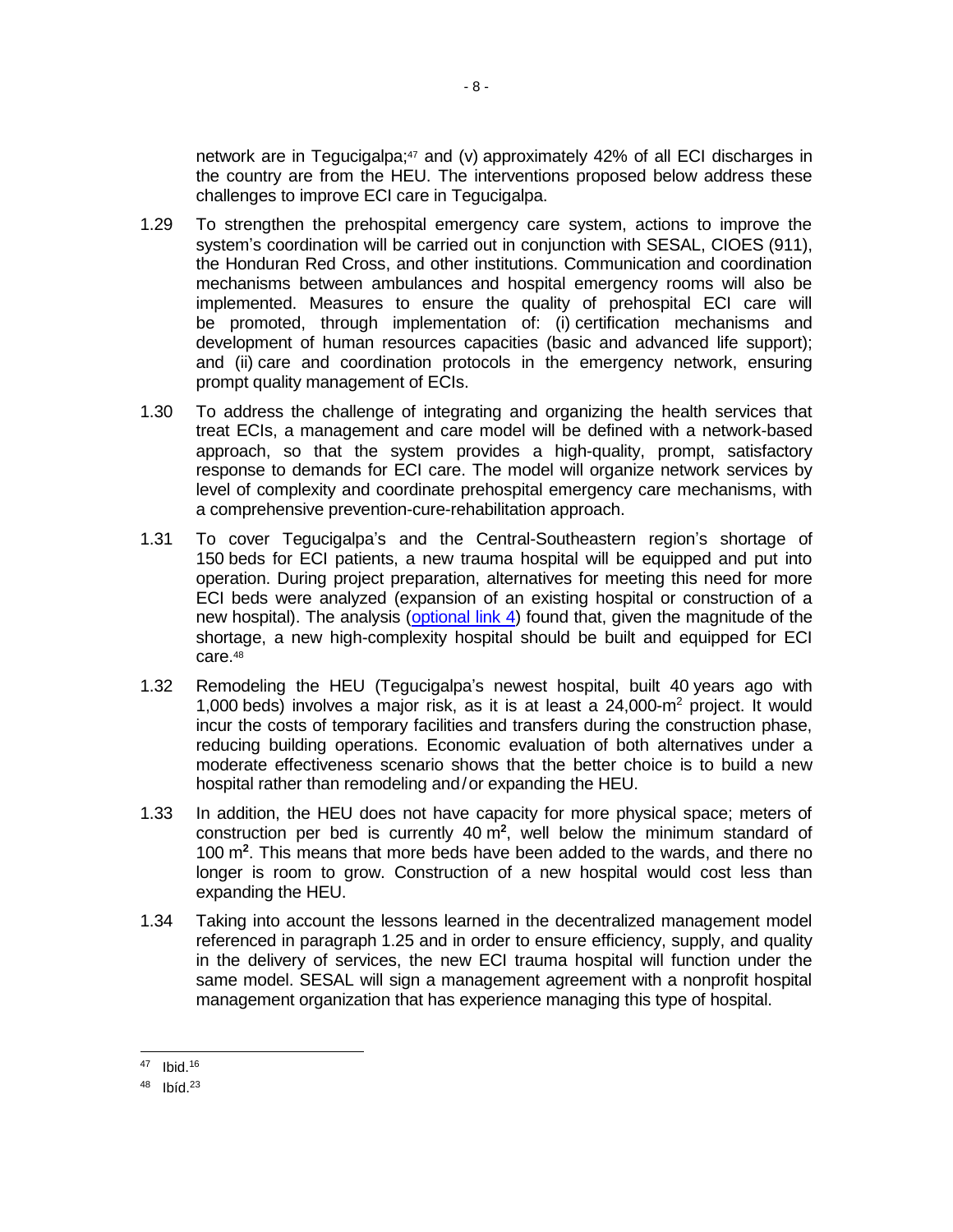- 1.35 To improve the response capacity of ECI care in the Central-Southeast hospital network, this operation will implement telemedicine, which includes: (i) tele diagnostics; (ii) tele appointments; (iii) reading of imaging and discussion of diagnoses by radiologists; and (iv) discussion and decision-making on referrals and counter-referrals to the trauma hospital.
- 1.36 Once the hospital is up and running, one of the most important elements will be the human resources to provide the respective services. In the diagnostic assessment<sup>49</sup> conducted during project preparation, Honduras was found to have a good number of general practitioners, but the medical specialists in shortest supply were in neurosurgery, heart surgery, thoracic surgery, and intensive care. To ensure availability of ECI-trained specialists in the new hospital, the operation will support training human resources, in coordination with NGOs and international donors. The strategy will focus on training human resources in these specialties through two-to-three year academic programs, in parallel with construction of the hospital, so those specialists will be in place once the hospital is up and running. Innovative contracting methods will be implemented to retain personnel, such as payment by service, by medical event, and the subcontracting of services. These can be applied through implementation of the decentralized management model, especially in the specialties where there are shortages.
- 1.37 As described in paragraph 1.11, violence against women is a priority problem that must be addressed. The challenge is two-fold: (i) identify all forms of violence against women when victims receive ECI care; and (ii) provide an integrated, prompt, and appropriate response to survivors of violence. To address the problem of violence against women, an integrated comprehensive strategy will be developed between the trauma hospital and the Ciudad Mujer program (loan  $3771/BL-HO$ ),<sup>50</sup> so that at the hospital, all forms of violence against women are identified, injuries treated, and referrals made for women to receive Ciudad Mujer services (guidance, psychological care, legal counsel, safety planning, etc.).
- 1.38 In addition to the innovations mentioned in paragraph 1.36, the following will be implemented: (i) automated data system for treatment records; (ii) electronic file; (iii) electronic prescription; (iv) electronic ambulances-network control; and (v) development of devices for managing beds and surgery waiting lists, among other things.
- 1.39 There are gaps in the solution to the ECI problem that are beyond the scope of this operation (such as prevention of road traffic accidents) that are addressed by other Bank projects (see paragraph 1.21), and which in the future will require other interventions outside of this project's direct scope. For example: more severe penalties could be applied and traffic rules and regulations enforced; there could be mandatory use of helmets for motorcyclists, speed limits, regulations on no drinking while driving, and respect for pedestrians, etc.<sup>51</sup>

Diagnosis of human resources for ECI care in Tegucigalpa for (A. Gutiérrez and M. Andino-2018).

 $50$  The program's objective is comprehensive improvement in the living conditions of Honduran women.

<sup>&</sup>lt;sup>51</sup> Report on the status of road safety in the region of the Americas. PAHO, 2015.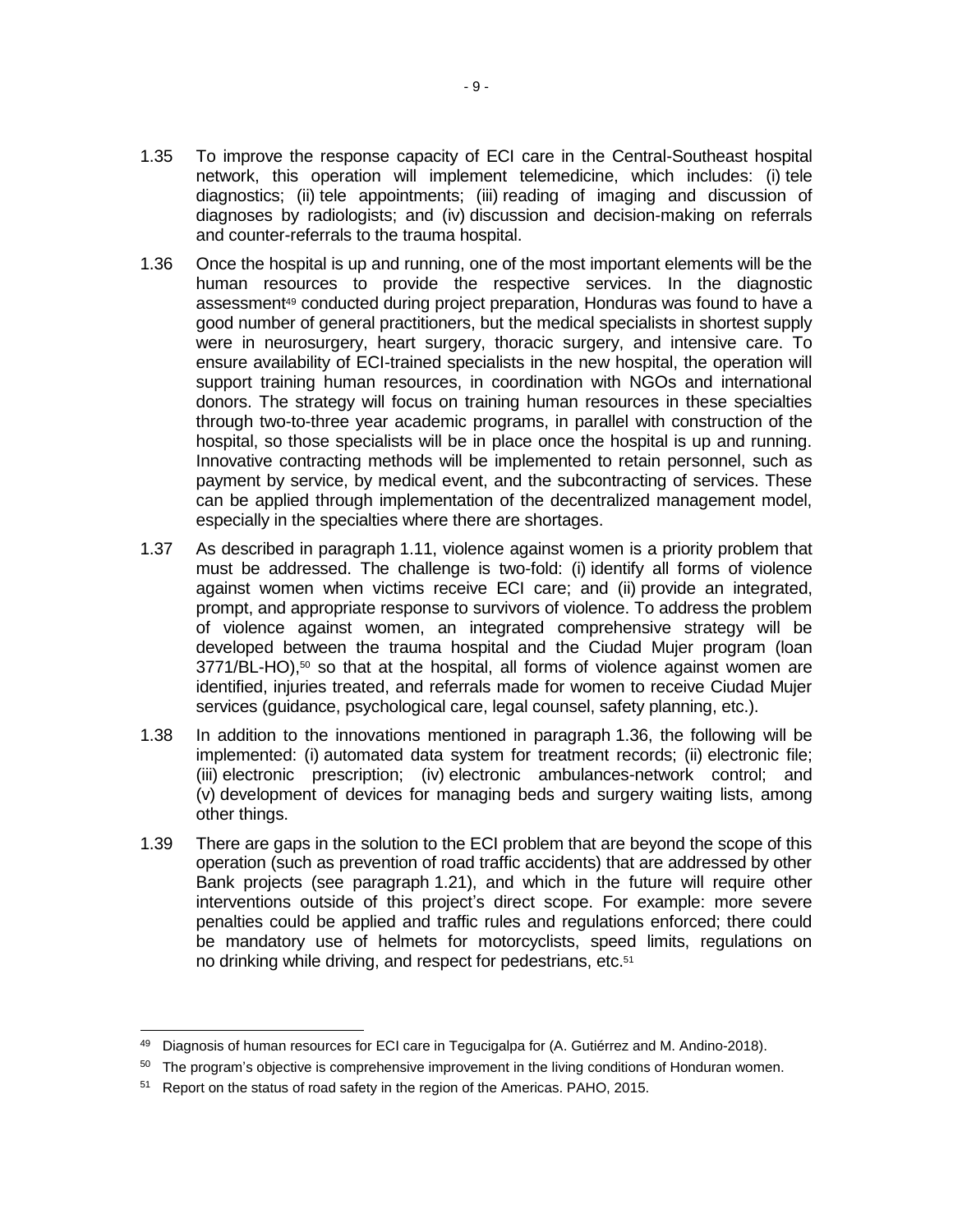- 1.40 **Strategic alignment.** The operation is aligned with the 2010-2020 Update of the Institutional Strategy (document AB-3008) and strategically aligned with the development challenge of social inclusion and equality, by expanding access to quality health services and promoting gender equality. The program is also aligned with the crosscutting themes of: (i) gender equality and diversity, by incorporating protocols in situations of gender violence; and (ii) climate change and environmental sustainability, by promoting efficient, sustainable, resilient infrastructure. Approximately 65.54% of the operation's resources are invested in activities to mitigate climate change, according to the 2017 Joint Report on [Multilateral Development Banks'](https://publications.iadb.org/handle/11319/9163) Climate Finance. This operation contributes to the IDB Group's goal of increasing funding for climate change-related projects to 30% of all operations approvals by the end of 2020. It will also contribute to the Corporate Results Framework 2016-2019 (document GN-2727-6) through the greater number of people receiving care in health services and the on-the-job training of health professionals. In addition, it is consistent with the Health and Nutrition Sector Framework Document (document GN-2735-7), which recommends the rationalization of hospital functions and the integration of hospitals into care networks to improve service delivery at lower costs. The operation is also consistent with the Gender and Diversity Sector Framework Document (document GN-2800-8), with respect to health services to prevent all forms of violence against women. It is aligned with the Bank's country strategy with Honduras 2015-2018 (document [GN-2796-1\)](http://sec.iadb.org/Site/Documents/DOC_Detail.aspx?pSecRegN=GN-2796-1), which seeks to improve the population's equal access to the benefits of comprehensive health care, especially those population groups traditionally excluded for economic, cultural, geographic, or gender reasons. The operation is included in the Update of Annex III of the 2018 Operational Program Report (document GN-2915-2).
- 1.41 In addition, the program is in line with the first and second principles of the Plan of the Alliance for Prosperity in the Northern Triangle, since it focuses on improving health services and strengthening care for victims of violence in the municipios of the Central-Southeast region that are known to be sources of emigration.<sup>52</sup> Lastly, the Government of Honduras has prioritized health in its 2010-2022 national plan as a strategic line to improve the population's living conditions. The program addresses this priority by improving equal access to health services for people who have suffered externally caused injuries.
- 1.42 **Coordination with other Bank operations.** The operation will be coordinated with the Ciudad Mujer project in Tegucigalpa so the new trauma hospital can identify and treat women who are victims of violence (domestic or common) and, after resolving their ECI problem, refer them to Ciudad Mujer facilities. Coordination between the hospital and Ciudad Mujer is described in greater detail in paragraphs 1.37, 1.45, and 1.48. The operation will also coordinate with the Civic Coexistence and Neighborhood Improvement Program (loan 4518/BL-HO) to set protocols and strengthen/improve comprehensive prehospital emergency care.

<sup>52</sup> In all, 13 municipios included in the Plan of the Alliance for Prosperity in the Northern Triangle will benefit from this program.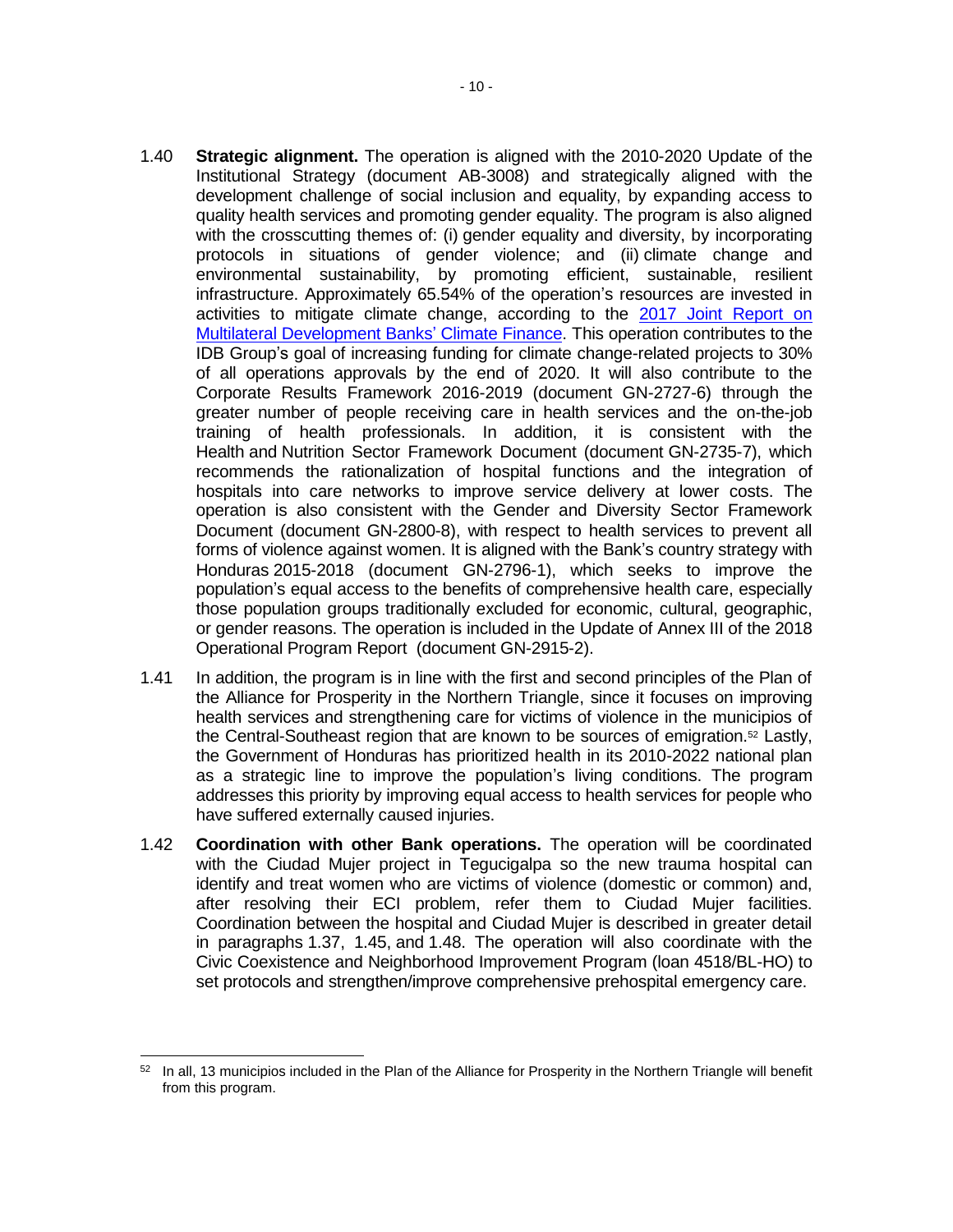### **B. Objectives, components, and cost**

- 1.43 The operation's objective is to strengthen the supply of trauma and emergency health services in Tegucigalpa and the Central-Southeast region by building a new trauma hospital, to improve the quality of life and care of ECI patients and treatment of other pathologies by decongesting HEU services. The operation is divided into three components:
- 1.44 **Component 1. Constructing and equipping the trauma hospital and strengthening the Central-Southeast region's network of hospitals (US\$52,160,000)**. The objective of this component is to construct, equip, and outfit the trauma hospital for ECI care. <sup>53</sup> This component will finance: (i) preparation of the MAP; (ii) the contracting of a firm to design and supervise the infrastructure works; (iii) through the turnkey model, the construction and equipping of the trauma hospital, which will have approximately 150 beds (to fill the current ECI care shortage in the country's Central-Southeast region) and a heliport for patient air transport; and (iv) the contracting of a firm or entity specialized in hospital infrastructure project management, to support SESAL in managing the contracting of a construction company and throughout the construction/equipping process. The hospital will incorporate energy efficient elements and sustainable management of natural resources and will be certified by Excellence in Design for Greater Efficiencies (EDGE).<sup>54</sup> There will also be measures and equipment to treat wastewater and manage/treat hospital solid waste (including chemical, bio-infectious, and hazardous waste).
- 1.45 To ensure efficient, high quality hospital services, the following will be financed: inclusion of technological innovations to improve administrative management, patient management, and hospital-medical care, and implementation of telemedicine (in particular in radio diagnostics, file management, and clinical care), not only in the new trauma hospital but also in Central-Southeastern hospitals and Ciudad Mujer facilities; this will improve network coordination, enable medical specialists to consult one another, and allow for storage of digital imaging and telematic transmission of digital imaging between hospitals in the network and other centers to improve diagnosis and treatment. The program will also coordinate with government institutions and NGOs to establish mechanisms that support shelter and lodging for patients/family members who have traveled from outside Tegucigalpa.
- 1.46 **Component 2. Trauma hospital/network care and management model (US\$653,200).** This component's objective is to design an emergency care model for ECI and hospital management model that will be implemented in the hospital opening / launch plan. Technical support will be financed to: (i) design and implement the care and management model for ECI and emergencies with a network-based approach; (ii) prepare the agreement, indicators, payment mechanisms, and monitoring and evaluation system for implementing the

 <sup>53</sup> A hospital preinvestment study will be commissioned through technical-cooperation operation ATN/OC-16871-HO -- Preinvestment studies for construction of the Tegucigalpa-Honduras trauma hospital.

<sup>&</sup>lt;sup>54</sup> EDGE certifies reductions in consumption of energy, water, energy incorporated in the materials and CO<sub>2</sub> emission in comparison with a building constructed according to conventional techniques.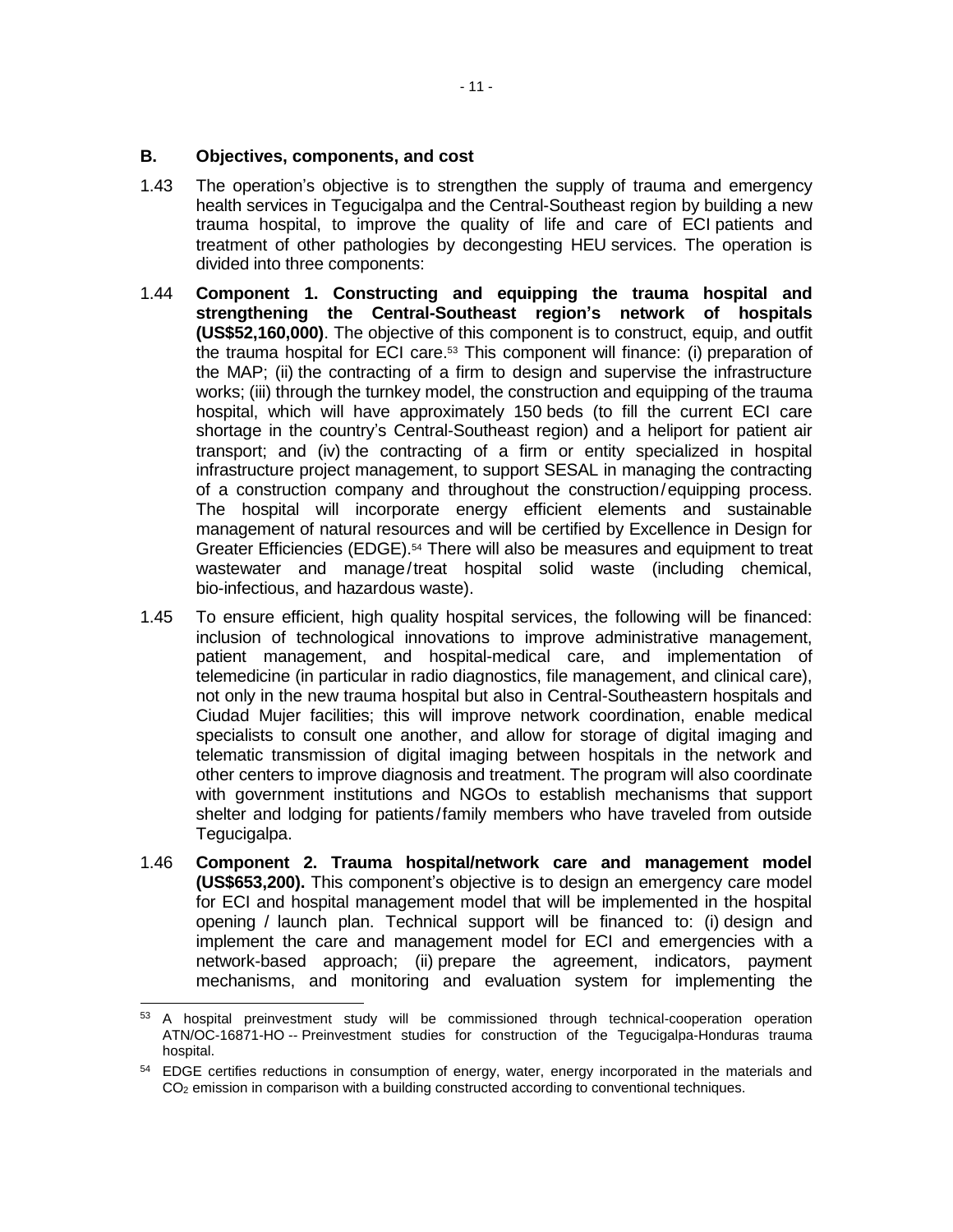decentralized management model in the new trauma hospital; (iii) prepare and implement the hospital opening plan to get it up and running, which will include the management and internal organization model, portfolio of services, preparation of management systems manuals and instruments, care processes and protocols, staff training and contracting processes, and a continuous quality improvement program; and (iv) review all plans and studies on options that focus on the longterm planning and financial sustainability of the hospital.

- 1.47 To strengthen the prehospital emergency system, this component supports hiring a technical expert in prehospital care management, in order to: (i) improve interinstitutional coordination; and (ii) strengthen SESAL's capacities in the design and implementation of care protocols, standards, certification mechanisms for human resources in prehospital care, and emergency transport. Purchase of radio communication equipment for hospital emergency rooms will be supported, to improve communication between ambulances and emergency services. In addition, SESAL will receive technical support so that in coordination with the Honduran Red Cross and the universities (especially the National Autonomous University of Honduras, UNAH) it can give priority to and further develop training programs in the required specialties, so that once the hospital is up and running the necessary technical staff are in place.
- 1.48 To develop an integrated strategy between the trauma hospital and the Ciudad Mujer program to address violence against women, technical support will be provided to develop a protocol to screen for/detect assault and sexual violence against women, to be implemented in the emergency services of the HEU and the trauma hospital, including training health providers to detect injuries related to violence against women and developing a referral system to Ciudad Mujer.
- 1.49 **Administration and evaluation (US\$1,006,800).** For program administration and evaluation, the costs of the PEU within SESAL will be financed, together with the program audits, and any environmental and social management costs not covered by other sources, in particular the contracting of environmental and social personnel. Financing will also be provided to contract a firm to conduct a baseline survey and final program evaluation.

### **C. Key results indicators**

- 1.50 **Expected impacts and results.** The program's overall impact is to improve the quality of life and meet the demand for care of patients with ECIs and other pathologies by decongesting the HEU's services; this improvement can be measured with the "hospital mortality rate from ECIs" indicator.
- 1.51 The program has two expected outcomes. First, improved access to ECI care, which has the following indicators: (i) percentage of emergency medical technicians (EMTs) certified for prehospital ECI care; (ii) days of hospitalization due to ECIs; (iii) rate of delayed ECI surgeries in emergency services; (iv) index of supply of critical ECI medicines and inputs; and (v) percentage of women victims of violence treated for ECIs who are referred to Ciudad Mujer for follow-up. Second, improved quality of hospital care for ECI patients, to be measured as the percentage of: (i) ECI patients treated in hospital emergency rooms in accordance with the standard; and (ii) post-surgery infections.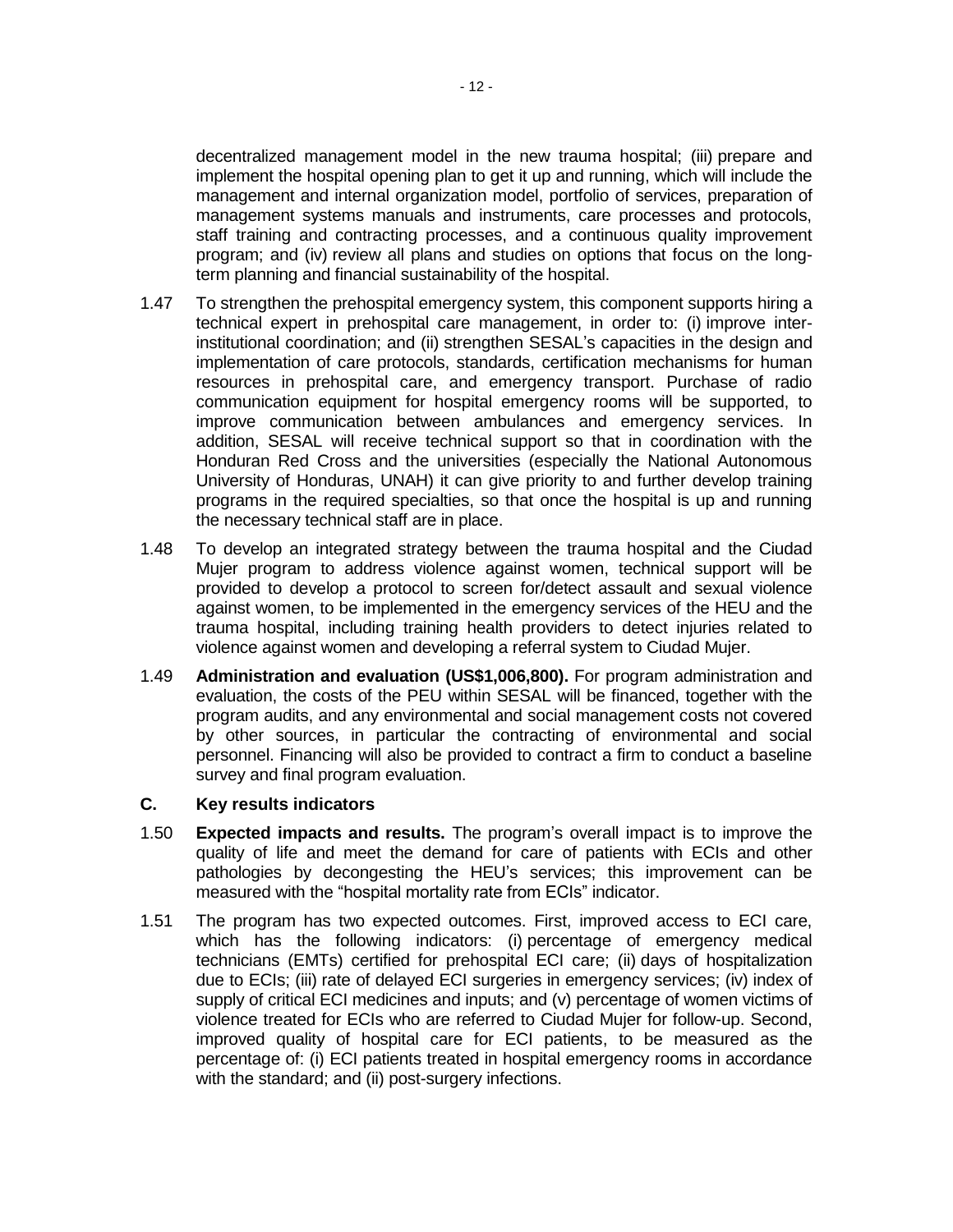1.52 **Economic evaluation [\(optional link 1\)](http://idbdocs.iadb.org/wsdocs/getDocument.aspx?DOCNUM=EZSHARE-527553098-43).** For the analysis, the cost and benefit of constructing, equipping, and operating the trauma hospital were projected through 2033. Economic benefits were estimated based on disability-adjusted life years saved per bed in a trauma hospital with effectiveness and effectivity parameters similar to those expected for the program's hospital. Construction, equipment, and operating costs were estimated based on international standards, together with the country's demand for trauma services. With a discount rate of 5%, the results reflect the following: (i) internal rate of return: 44%; (ii) net present value: US\$294,989,987; (iii) current benefit of project: US\$494,738,107; (iv) current cost of project: US\$199,748,120; and (v) cost-benefit ratio: 2.48.

## **II. FINANCING STRUCTURE AND MAIN RISKS**

## **A. Financing instruments**

2.1 The total cost of the program is US\$53,820,000, of which US\$32,292,000 will be financed with resources from the Regular Ordinary Capital and US\$21,528,000 from the Bank's Concessional Ordinary Capital (see Table 1).

| <b>Component</b>                                                                                                                     | <b>IDB</b> amount | $\%$ |
|--------------------------------------------------------------------------------------------------------------------------------------|-------------------|------|
| Component 1. Constructing and equipping the trauma hospital and<br>strengthening the Central-Southeast region's network of hospitals | 52,160.0          | 97   |
| Component 2. Trauma hospital/network care and management model                                                                       | 653.2             |      |
| Administration and evaluation                                                                                                        | 1,006.8           |      |
| Total financing                                                                                                                      | 53,820.0          |      |

2.2 The program will be financed through a specific investment loan with a disbursement period of five years.

| <b>Source</b> | Year 1 | Year 2  | Year <sub>3</sub> | Year 4   | Year 5  | <b>Total</b> |
|---------------|--------|---------|-------------------|----------|---------|--------------|
| <b>IDB</b>    | 260.0  | 5.647.7 | 22,427.7          | 19,703.3 | 5.781.3 | 53,820.0     |
| %             | 0.5    | 10.5    | 41.7              | 36.6     | 10.7    | 100.0        |

**Table 2. Disbursement timetable (in US\$ thousands)**

## **B. Environmental and social safeguard risks**

2.3 In accordance with the Environment and Safeguard Compliance Policy (OP-703), Directive B.03, Screening and classification—this has been classified as a Category "B" operation. It will mainly finance the construction of a hospital to treat ECI patients (including victims of violence) as well as communication and ambulance equipment for the national emergency system and a heliport as part of the hospital infrastructure for patient transport; these elements have a socioenvironmental impact. The site where the hospital will be built has been chosen; it was analyzed based on socioenvironmental criteria, including vulnerability to natural disasters, which is low to moderate [\(required](http://idbdocs.iadb.org/wsdocs/getDocument.aspx?DOCNUM=EZSHARE-527553098-52) link 3). The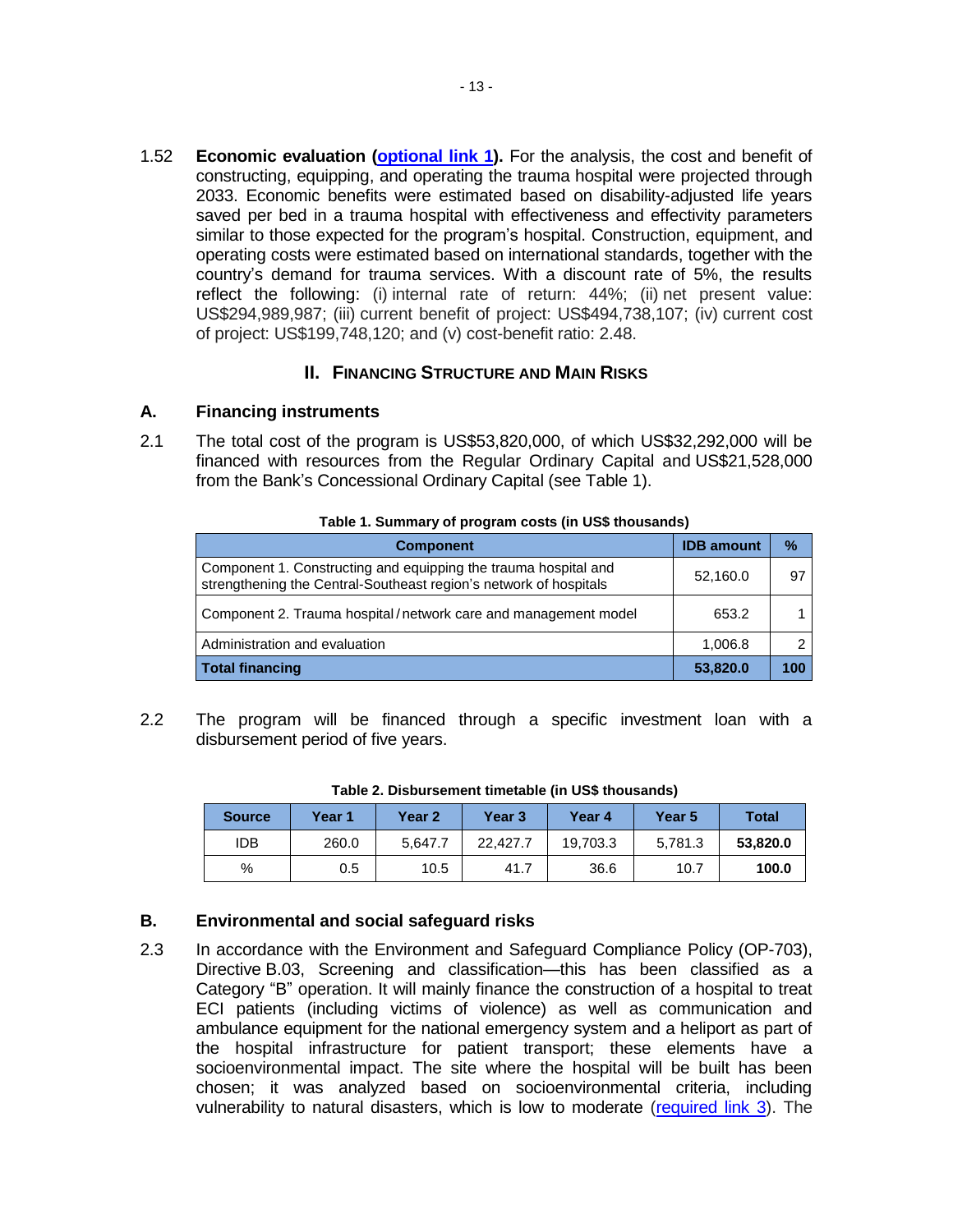final Environmental and Social Analysis verified that there are no human settlements that would require involuntary resettlement or displacement of informal or street vendors, nor is it within or close to indigenous territories or protected areas. A public consultation was held on 17 October 2018, and a consultation report was prepared.<sup>55</sup> There was broad participation, with over 200 people taking part (approximately 47% women). The community's main concerns were discussed in relation to the effects of construction, water shortages, the handling of the hospital's toxic waste, and wastewater management. Information was provided on the measures that would be taken as part of project design, and the community was informed that there would be ongoing communication on the progress of the works. Generally speaking, several of the participants viewed the project and its benefits positively. The program has an Environmental and Social Management Plan (ESMP) prepared as part of the environmental and social analysis. To ensure the relevance and effectiveness of the proposed mitigation measures, once the final hospital design has been completed and the portfolio of services established during execution, any needed updates or additions to the ESMP will be made.

2.4 The operation's main impacts during construction are typical of any construction project and will be managed through the specific measures presented in the ESMP. Likewise, the main socioenvironmental risks (considered to be medium) include: (i) management of hospital waste (biological, chemical, and hazardous), hospital wastewater management, and occupational health/safety during hospital construction. To mitigate these risks, International Financial Corporation guidelines will be followed for managing hospital waste, wastewater, and occupational health and safety as part of the ESMP; and (ii) potential exclusion of marginalized groups such as Afro-descendants, indigenous persons, or LGBT persons; and the contextual risks of high violence in Tegucigalpa. As a mitigation measure, nondiscrimination protocols will be incorporated into the operation, and health personnel will receive training in diversity and inclusion, self-defense in violent situations, and how to respond to gender violence, as part of the ESMP.

## **C. Fiduciary risks**

2.5 The project team determined that the risk to the project associated with fiduciary financial management and procurement is medium. In terms of procurement, experience with the executing agency in previous programs has revealed its limited capacity to conduct procurement and contracting processes using IDB procedures, especially in technical aspects for infrastructure works. Keeping in mind that this operation is expected to execute a large construction project and its respective equipping, there could be delays in execution; this risk will be mitigated by maintaining specialized procurement staff in the PEU throughout the execution period, complemented with the contracting of technical personnel experienced in hospital infrastructure / equipping and a firm or entity specialized in managing hospital infrastructure projects. In addition, a monitoring system will be implemented that will cover the planning of procurements required to attain project objectives, through the Procurement Plan Execution System (SEPA) or any system that is in effect, as agreed upon with the Bank. Any such system should

 $\overline{a}$ <sup>55</sup> Available a[t https://www.iadb.org/en/project/HO-L1199.](https://www.iadb.org/en/project/HO-L1199)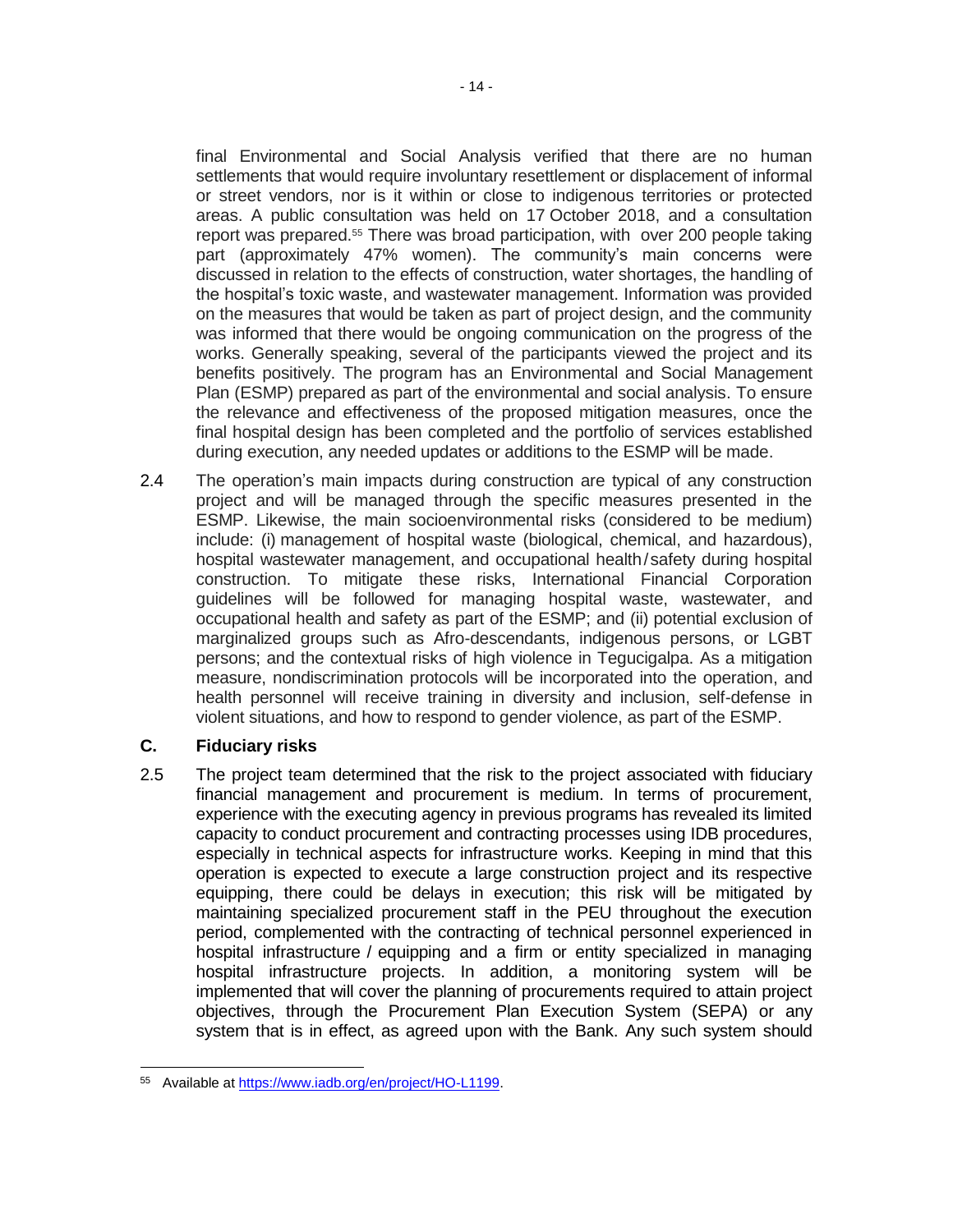also reflect the other planning tools (program execution plan and annual work plan). The PEU must conduct exhaustive monitoring at the planned dates in order to advance the processes and in particular to establish and approve quality technical specifications.

2.6 In terms of financial management, there is a medium risk of potential delays in execution related to internal control weaknesses and delays in the budgetary modification and amendment processes. To mitigate this risk, SESAL's use of the SIAFI/UEPEX (Integrated Financial Administration System/Executing Units for Externally Financed Projects) module will be strengthened in financial execution as well as in internal controls derived from its use. In addition, the level of advances for which accounts will be rendered will be set at 70%, and the executing unit will be strengthened with fiduciary autonomy and staff whose qualifications and terms of reference will be agreed upon with the Bank.

## **D. Other project risks**

- 2.7 Other public management and governance risks identified are: (i) medium: possible changes in the country's government officials, which could alter the program's priority outputs/objectives. To mitigate this risk, the Bank will hold outreach meetings on the program's scope and alignment with national health priorities; and (ii) high: because of the limited number of health professionals in the country, it is likely there may be a shortage of health professionals to treat patients in the trauma hospital, mainly specialists and nursing professionals. To mitigate this risk, an analysis of human resources will identify the gaps, and technical support will be provided to SESAL to define and develop a human resources training strategy, including agreements with the National Autonomous University of Honduras to train specialists (mainly in neurosurgery, cardiovascular surgery, orthopedics, and intensive care) and with other universities to train technical personnel. Within three to four years, the gaps should be closed.
- 2.8 A medium macroeconomic and fiscal sustainability risk was identified: Due to the tight budget in the health sector, once hospital construction and equipping is complete, the funds required to launch the hospital and make it operational may not be allocated or prioritized, and therefore service delivery will not be able to start. To mitigate this risk, the following is planned: (i) a letter of commitment from the Honduran government to ensure the funding needed for the operation and functioning of the trauma hospital [\(optional](http://idbdocs.iadb.org/wsdocs/getDocument.aspx?DOCNUM=EZSHARE-527553098-46) link 3); and (ii) approval of a legal instrument establishing the financing source and mechanism to make the hospital operational and ensure its financial sustainability over the medium and long term.
- 2.9 **Sustainability.** The investment to construct the trauma hospital will generate increased recurring expenses of US\$17 million annually for operation of the hospital, representing a 4% increase in SESAL's current budget; Ministry of Finance authorities have made a commitment to make the corresponding budget allocation<sup>56</sup> [\(optional](http://idbdocs.iadb.org/wsdocs/getDocument.aspx?DOCNUM=EZSHARE-527553098-46) link 3) and a legal instrument will be approved establishing the financing source and mechanism, as proposed in paragraph 2.8.

 <sup>56</sup> The government is analyzing possible sources, such as: approval of mandatory traffic accident insurance, public safety fee funds, or sources from specific tax revenues.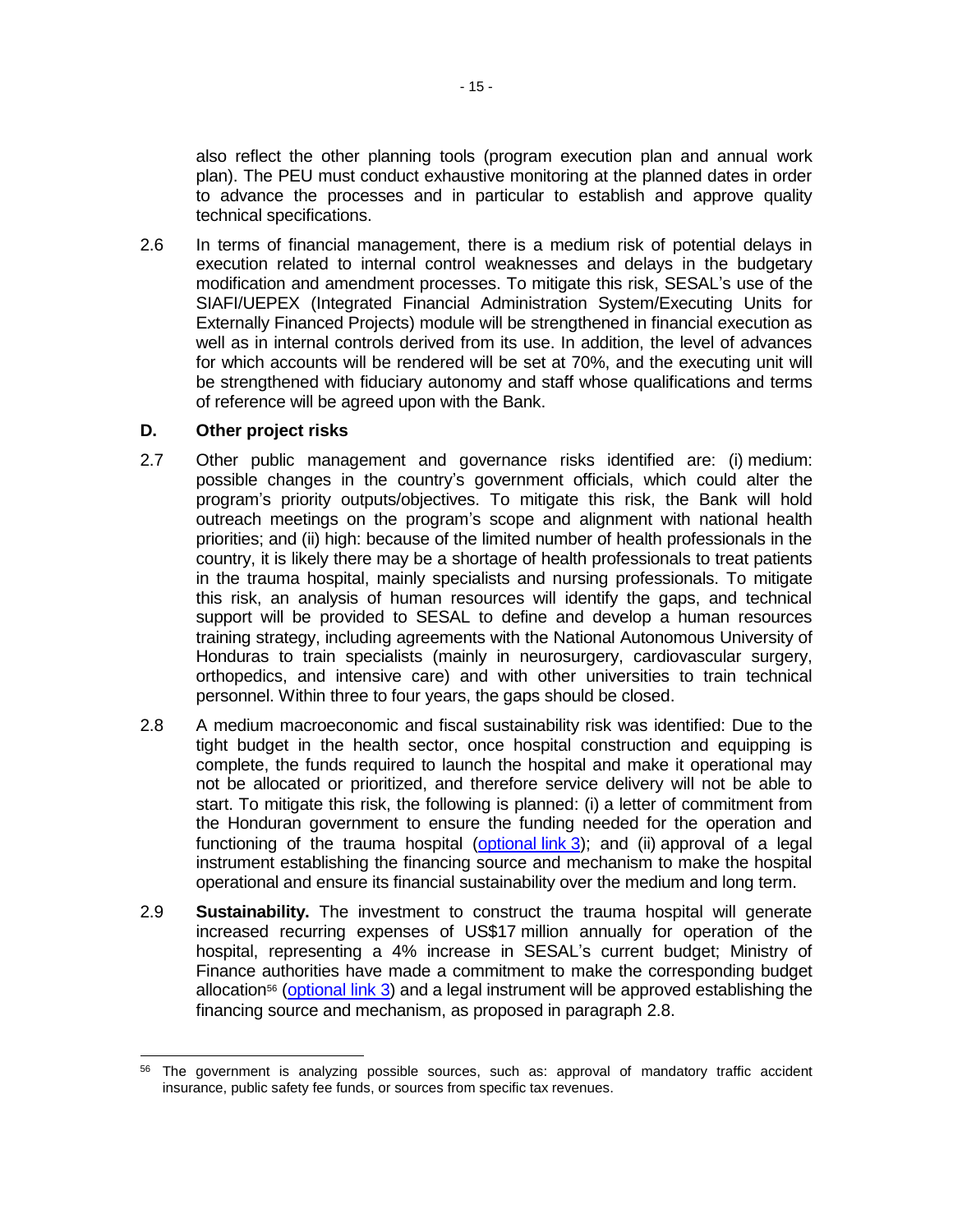## **III. IMPLEMENTATION AND MANAGEMENT PLAN**

## **A. Summary of implementation arrangements**

- 3.1 SESAL will execute the program. Its Project and Investment Department will run the program and will have: an overall program coordinator, a project executing unit (PEU), and a project management technical unit (UTGP). The PEU will be responsible for the program's fiduciary functions, including managing, recording, and accounting for program resources; preparation and monitoring of the annual work plan, multiyear execution plan, procurement plan, and physical and financial monitoring. It will include a financial specialist, a procurement specialist, and a monitoring and evaluation specialist. An environmental specialist and communications or social specialist will also be hired to support the monitoring of all socio-environmental aspects of the program.
- 3.2 The UTGP will be responsible for preparation of infrastructure technical specifications, technical coordination with design, supervision, and construction firms involved in the infrastructure works and preparation of the technical specifications for the medical equipment. It will also establish coordination with Tegucigalpa City Hall and the corresponding central government offices, in managing environmental licenses and building permits and other technical aspects of the project. This unit will be strengthened by hiring technical personnel specialized in hospital construction/equipment and contracting a firm specialized in management of hospital infrastructure and equipment projects, referenced in paragraph 1.44.
- 3.3 SESAL, in coordination with the Office of the President, has actively participated in identifying the land for the site of construction, as well as coordinating with the Ministry of Finance (SEFIN) the budgetary allocation for project execution in terms of hospital design and construction, and in identifying sustainability measures for the operation and functioning of the hospital.
- 3.4 SESAL, through its Integrated Health Services Network Department (SRISS), will be responsible for opening the hospital and getting it up and running and will define the organizational structure and management and service delivery standards in the trauma hospital. SRISS' decentralized management unit will be responsible for selecting a manager and getting a management agreement signed, as well as monitoring and evaluating the agreement consistent with the program Operation Manual [\(optional link 5\)](http://idbdocs.iadb.org/wsdocs/getDocument.aspx?DOCNUM=EZSHARE-527553098-63). The quality management unit, also part of SRISS, will be responsible for auditing and measuring quality in service delivery.
- 3.5 **Procurement**. The Policies for the Procurement of Goods and Works Financed by the Inter-American Development Bank (document GN-2349-9) and the Policies for the Selection and Contracting of Consultants Financed by the Inter-American Development Bank (document GN-2350-9) will apply.
- 3.6 The PEU will update the procurement plan on an annual basis, or as needed, using the SEPA determined by the Bank for both planning and progress reports. Any modification to the procurement plan will be submitted to Bank for approval.
- 3.7 In accordance with fiduciary risk analysis for procurement, the supervision method will be a combination of ex post and ex ante, as described in the procurement plan. Any single-source selection of consulting services to be performed by firms or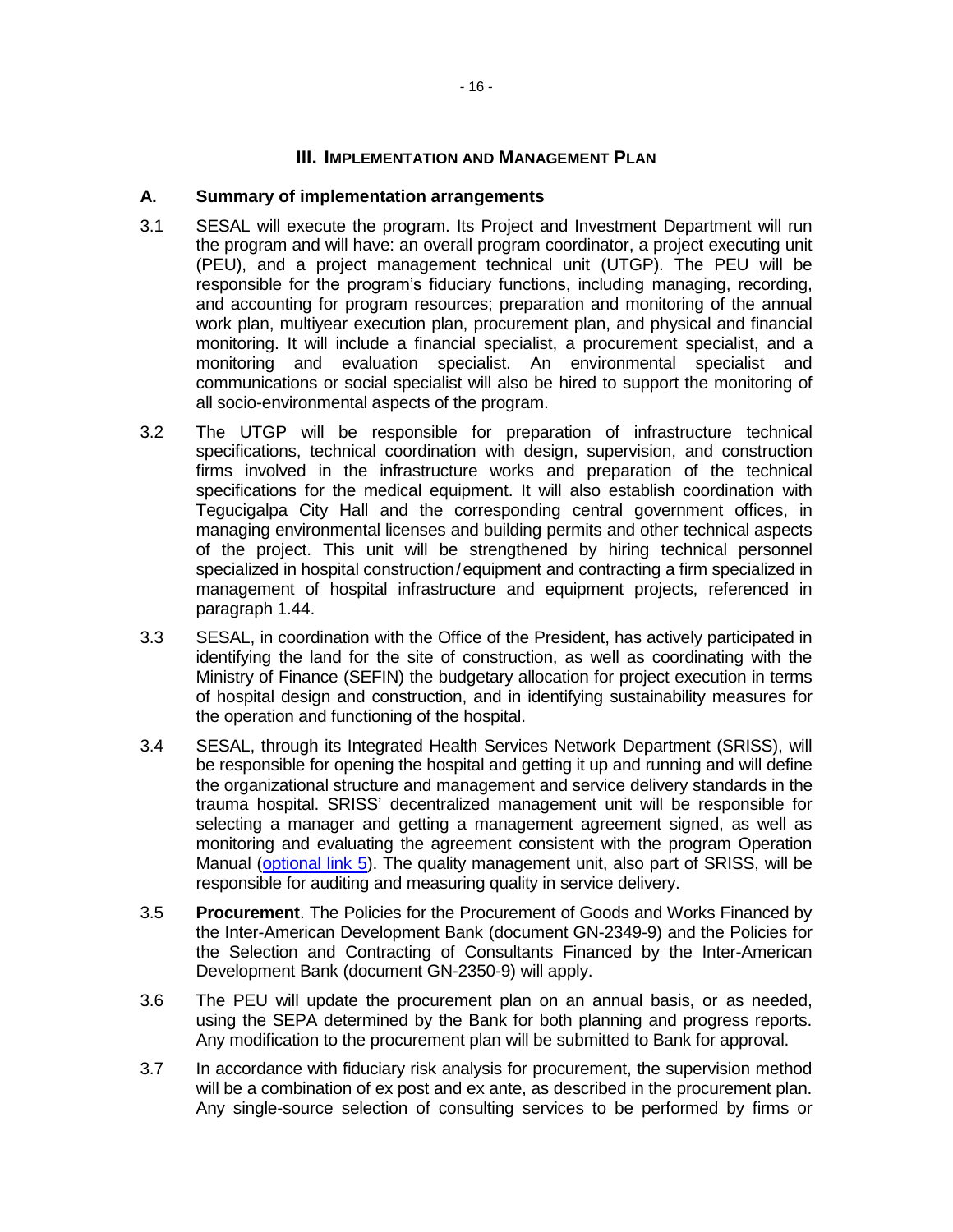individuals and the procurement of nonconsulting services, goods, or works will be subject to ex ante supervision by the Bank, regardless of contract amount.

- 3.8 The executing agency will be in charge of maintaining files and original supporting documentation for the procurement processes carried out with operation resources as well as record-keeping, using established procedures.
- 3.9 The SIAFI/UEPEX module will be used for program financial and budgetary execution. The cash basis of accounting will be used. For disbursements and cash flow, the PEU will open a dedicated account in the operation's name in the Central Bank of Honduras. The Bank will set the maximum amount of each advance of funds, based on projected cash flow analysis for a minimum period of six months, determined in agreement with the PEU. Bank policies that will apply in this operation include: Financial Management Policy for IDB-Financed Projects (document OP-273) and Financial Management Operational Guidelines for IDB-financed Projects (document OP-274) in their most updated versions. Because annual budget amendment and addition processes can be delayed, it is recommended that the percentage of accounts rendered for funds advances be set at 70%.
- 3.10 **Special contractual conditions precedent to the first disbursement of the loan: the program Operations Manual has been approved and is in effect under terms previously agreed upon with the Bank**; this is important to the extent that the program Operations Manual will include specific descriptions of the functions and responsibilities of the PEU and other technical groups in SESAL and also other entities involved in technical management of the operation.
- 3.11 **Special contractual conditions of execution** (i) prior to awarding the contract for the architectural design of the trauma hospital, SESAL will present the hospital preinvestment study and the MAP; (ii) before the bidding process opens for the hospital construction contract, the following will be presented to the Bank's satisfaction: (a) property title for the land, duly registered to the State; (b) approval of a legal instrument establishing the operation's financing source and mechanism; and (iii) prior to awarding the hospital construction contract, a firm or entity specialized in managing hospital construction projects will have been contracted. These conditions are justified to the extent that the preinvestment study and MAP would ensure that all stages of the hospital project (design, construction, equipping and functioning of the hospital) will take into account international standards, the demand needs, and that optimal functionality is guaranteed; and that prior to the bidding for the work, the legal certainty of the site will be documented in order to prevent delays in program execution; and mechanisms will be defined to ensure medium- and long-term financial sustainability. Lastly, contracting a firm or specialized entity to manage the project is crucial given the weaknesses identified in the executing agency for managing infrastructure projects and with the purpose of ensuring quality standards in the design, construction and equipping of the new trauma hospital.
- 3.12 **Auditing.** Project financial statements will be submitted annually, duly audited by the oversight entity or an independent audit firm acceptable to the Bank, within 120 days from close of each fiscal year or from date of the final disbursement.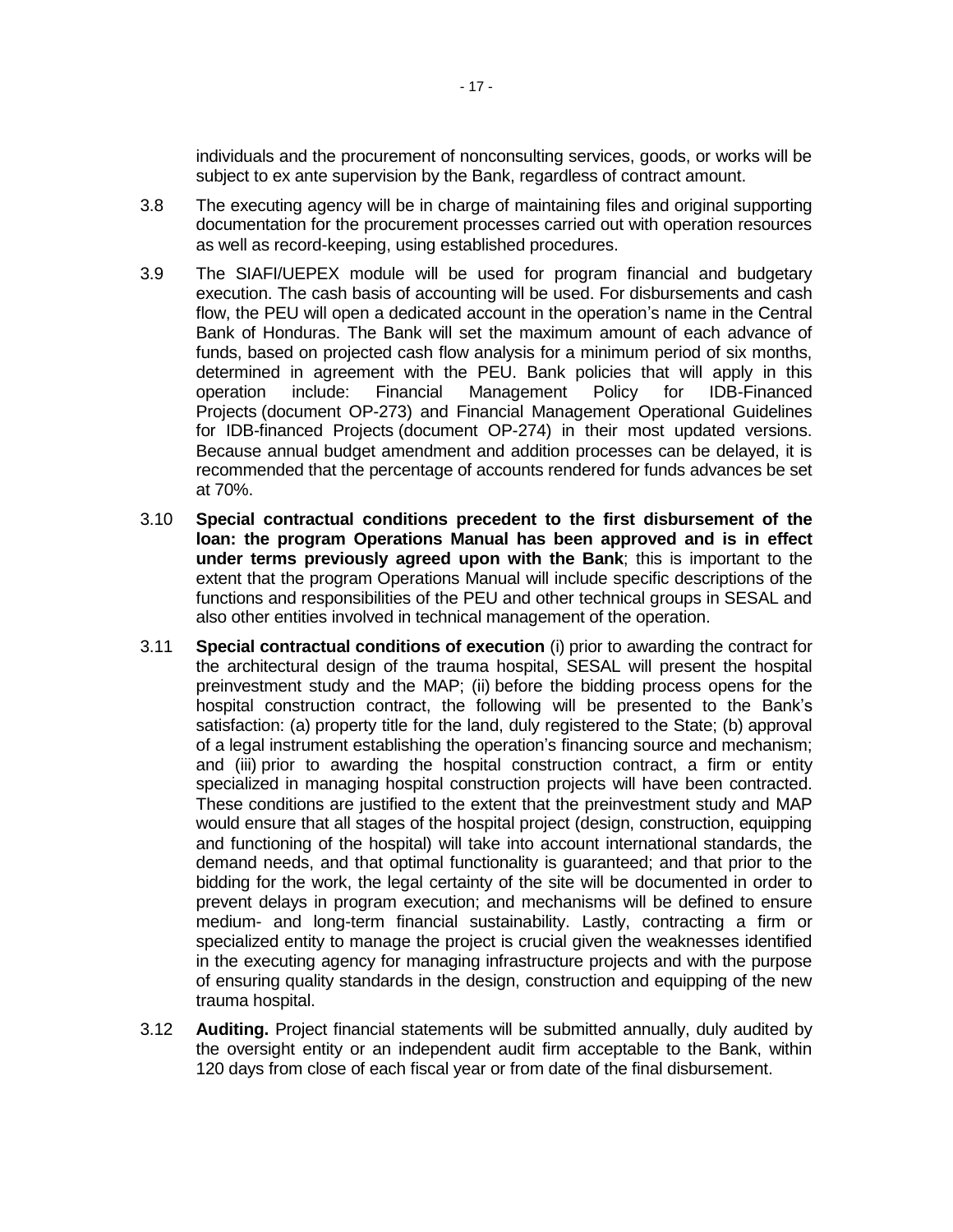- 3.13 Standard Bank tools will be used (including the multiyear execution plan and the procurement plan) through SEPA and the monitoring of indicators in the Progress Monitoring Report system in semiannual reports prepared by SESAL.
- 3.14 A final program evaluation will be conducted. It will measure the indicators in the results matrix based on a review of a sample of medical files in the new trauma hospital and the HEU. To measure results, sample size will be determined by power analysis, in order to verify attainment of the targets set for construction of the trauma hospital. To measure the results attributable to the program, a baseline will be established in the first year of the operation. Further detail on the evaluation detail can be found in [required link 2.](http://idbdocs.iadb.org/wsdocs/getDocument.aspx?DOCNUM=EZSHARE-527553098-45)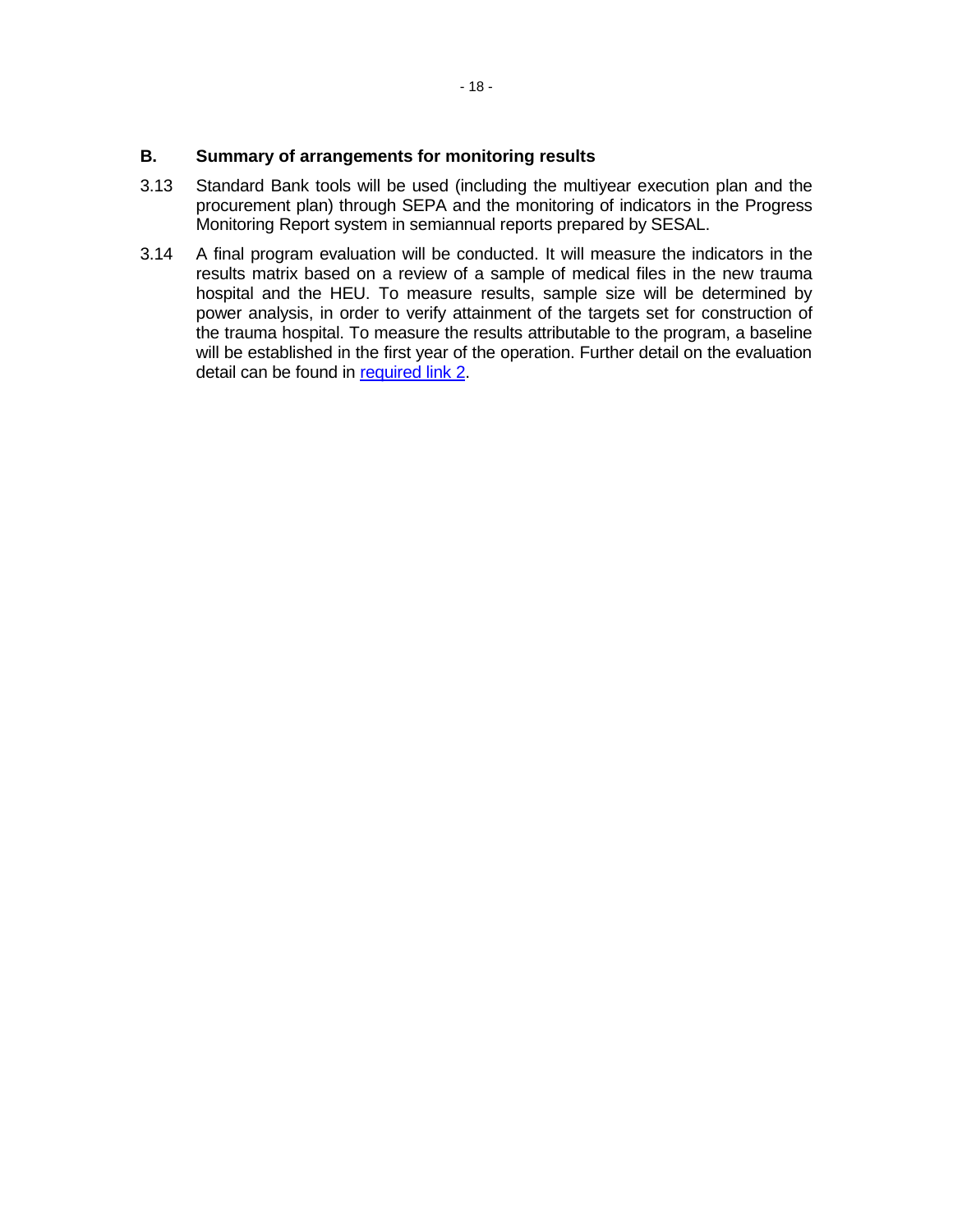| <b>Development Effectiveness Matrix</b>                                                                                                                                     |                                                                                                                           |                                                                                                                                                                                                                                                                                                                                                                              |  |  |  |  |  |
|-----------------------------------------------------------------------------------------------------------------------------------------------------------------------------|---------------------------------------------------------------------------------------------------------------------------|------------------------------------------------------------------------------------------------------------------------------------------------------------------------------------------------------------------------------------------------------------------------------------------------------------------------------------------------------------------------------|--|--|--|--|--|
| <b>Summary</b>                                                                                                                                                              |                                                                                                                           |                                                                                                                                                                                                                                                                                                                                                                              |  |  |  |  |  |
| <b>Corporate and Country Priorities</b>                                                                                                                                     |                                                                                                                           |                                                                                                                                                                                                                                                                                                                                                                              |  |  |  |  |  |
| 1. IDB Development Objectives                                                                                                                                               |                                                                                                                           | Yes                                                                                                                                                                                                                                                                                                                                                                          |  |  |  |  |  |
| Development Challenges & Cross-cutting Themes                                                                                                                               | Social Inclusion and Equality<br><b>Gender Equality and Diversity</b><br>-Climate Change and Environmental Sustainability |                                                                                                                                                                                                                                                                                                                                                                              |  |  |  |  |  |
| <b>Country Development Results Indicators</b>                                                                                                                               | -Beneficiaries receiving health services (#)*                                                                             |                                                                                                                                                                                                                                                                                                                                                                              |  |  |  |  |  |
| <b>Country Development Objectives</b>                                                                                                                                       |                                                                                                                           | Yes                                                                                                                                                                                                                                                                                                                                                                          |  |  |  |  |  |
| <b>Country Strategy Results Matrix</b>                                                                                                                                      | GN-2796-1                                                                                                                 | Improve the equitable access of the population to the<br>benefits of comprehensive health care, especially those of<br>those groups traditionally excluded for reasons of<br>economic, cultural, geographical or gender nature /<br>Sustainable development in the Central District Reduction of<br>marginality and improvement of urban quality in the Central<br>District. |  |  |  |  |  |
| <b>Country Program Results Matrix</b>                                                                                                                                       | GN-2915-2                                                                                                                 | The intervention is included in the 2018 Operational<br>Program.                                                                                                                                                                                                                                                                                                             |  |  |  |  |  |
| Relevance of this project to country development challenges (If not aligned to country<br>strategy or country program)                                                      |                                                                                                                           |                                                                                                                                                                                                                                                                                                                                                                              |  |  |  |  |  |
| II. Development Outcomes - Evaluability                                                                                                                                     |                                                                                                                           | <b>Evaluable</b>                                                                                                                                                                                                                                                                                                                                                             |  |  |  |  |  |
| Evidence-based Assessment & Solution<br>3                                                                                                                                   |                                                                                                                           | 10.0                                                                                                                                                                                                                                                                                                                                                                         |  |  |  |  |  |
| 3.1 Program Diagnosis<br>3.2 Proposed Interventions or Solutions                                                                                                            |                                                                                                                           | 3.0                                                                                                                                                                                                                                                                                                                                                                          |  |  |  |  |  |
| 3.3 Results Matrix Quality                                                                                                                                                  |                                                                                                                           | 4.0<br>3.0                                                                                                                                                                                                                                                                                                                                                                   |  |  |  |  |  |
| <b>Ex ante Economic Analysis</b>                                                                                                                                            |                                                                                                                           | 10.0                                                                                                                                                                                                                                                                                                                                                                         |  |  |  |  |  |
| 4.1 Program has an ERR/NPV, or key outcomes identified for CEA                                                                                                              |                                                                                                                           | 2.2                                                                                                                                                                                                                                                                                                                                                                          |  |  |  |  |  |
| 4.2 Identified and Quantified Benefits and Costs                                                                                                                            |                                                                                                                           | 3.3                                                                                                                                                                                                                                                                                                                                                                          |  |  |  |  |  |
| 4.3 Reasonable Assumptions                                                                                                                                                  |                                                                                                                           | 1.0                                                                                                                                                                                                                                                                                                                                                                          |  |  |  |  |  |
| 4.4 Sensitivity Analysis                                                                                                                                                    |                                                                                                                           | 2.2                                                                                                                                                                                                                                                                                                                                                                          |  |  |  |  |  |
| 4.5 Consistency with results matrix                                                                                                                                         |                                                                                                                           | 1.4                                                                                                                                                                                                                                                                                                                                                                          |  |  |  |  |  |
| <b>Monitoring and Evaluation</b>                                                                                                                                            |                                                                                                                           | 6.5<br>2.5                                                                                                                                                                                                                                                                                                                                                                   |  |  |  |  |  |
| 5.1 Monitoring Mechanisms<br>5.2 Evaluation Plan                                                                                                                            |                                                                                                                           | 4.0                                                                                                                                                                                                                                                                                                                                                                          |  |  |  |  |  |
| <b>III. Risks &amp; Mitigation Monitoring Matrix</b>                                                                                                                        |                                                                                                                           |                                                                                                                                                                                                                                                                                                                                                                              |  |  |  |  |  |
| Overall risks rate = magnitude of risks*likelihood                                                                                                                          |                                                                                                                           | <b>Medium</b>                                                                                                                                                                                                                                                                                                                                                                |  |  |  |  |  |
| Identified risks have been rated for magnitude and likelihood                                                                                                               | Yes                                                                                                                       |                                                                                                                                                                                                                                                                                                                                                                              |  |  |  |  |  |
| Mitigation measures have been identified for major risks                                                                                                                    |                                                                                                                           | Yes                                                                                                                                                                                                                                                                                                                                                                          |  |  |  |  |  |
| Mitigation measures have indicators for tracking their implementation                                                                                                       | Yes                                                                                                                       |                                                                                                                                                                                                                                                                                                                                                                              |  |  |  |  |  |
| Environmental & social risk classification<br>IV. IDB's Role - Additionality                                                                                                |                                                                                                                           | B                                                                                                                                                                                                                                                                                                                                                                            |  |  |  |  |  |
| The project relies on the use of country systems                                                                                                                            |                                                                                                                           |                                                                                                                                                                                                                                                                                                                                                                              |  |  |  |  |  |
| Fiduciary (VPC/FMP Criteria)                                                                                                                                                | Yes                                                                                                                       | Financial Management: Budget, Treasury, Accounting and<br>Reporting, Internal Audit.<br>Procurement: Information System, Price Comparison,<br>Contracting Individual Consultant, National Public Bidding.                                                                                                                                                                    |  |  |  |  |  |
| Non-Fiduciary                                                                                                                                                               | Yes                                                                                                                       | Strategic Planning National System, Monitoring and<br><b>Evaluation National System.</b>                                                                                                                                                                                                                                                                                     |  |  |  |  |  |
| The IDB's involvement promotes additional improvements of the intended beneficiaries<br>and/or public sector entity in the following dimensions:                            |                                                                                                                           |                                                                                                                                                                                                                                                                                                                                                                              |  |  |  |  |  |
| Additional (to project preparation) technical assistance was provided to the public<br>sector entity prior to approval to increase the likelihood of success of the project |                                                                                                                           |                                                                                                                                                                                                                                                                                                                                                                              |  |  |  |  |  |

Note: (\*) Indicates contribution to the corresponding CRF's Country Development Results Indicator.

*The objective of this program to strengthen the supply of emergency and hospitalization services in Tegucigalpa, Honduras. To achieve this objective, a new trauma hospital will be built. The new hospital will have a special focus on patients suffering from injuries of external cause (LCE). Once running, the new hospital will help to decompress the demand faced by the Hospital Escuela Universitario in Tegucigalpa. The program considers three components. The first is directed to fund to the construction and*  equipment and the new hospital. The second implements a model of management and patient attention and the third consists in tackling evaluation and administrative issues. The vertical logic is consistent with indicators presented in the results matrix. The results matrix includes indicators for the main outputs, outcomes and impacts.<br>Indicators in the results matrix meet SMART crite *them. However, as note of caution, the timing of the final measurement is not explicitly stated in the text of the project. Using the information included in the Annex 2 of the project, it can be assumed that measurement would be made the last quarter of the year 2023. The project proposes an evaluation considering baseline and endline measurements, using the new hospital and the HEU as units of analysis. It is important to note that this procedure would answer how the new hospital compares to the HEU in terms of quality, but would not necessarily address if the new hospital relieves the demand faced by the HEU.*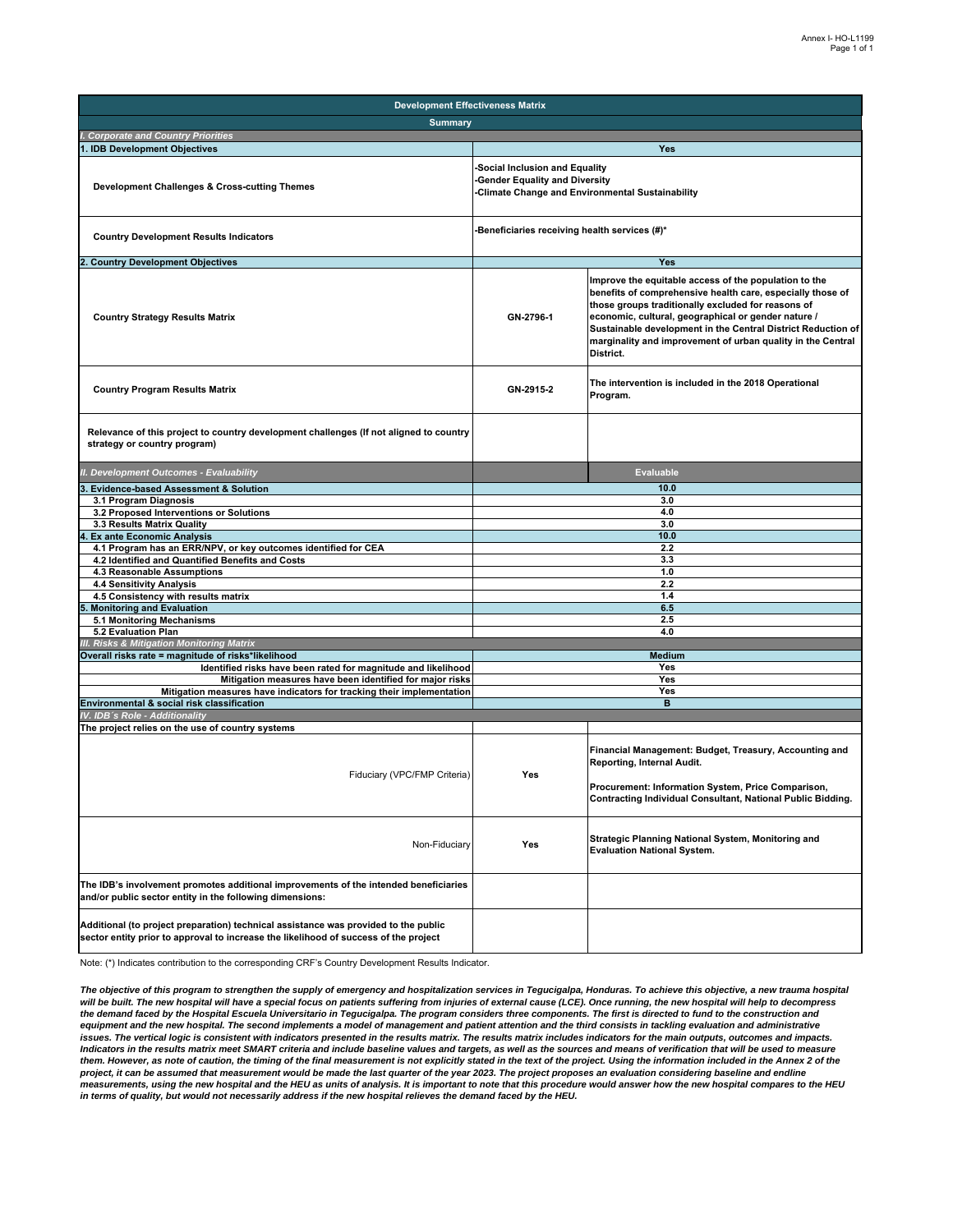### **RESULTS MATRIX**

| Project    | Strengthen the supply of trauma and emergency services in Honduras' Central-Southeast region and in particular in Tegucigalpa by |
|------------|----------------------------------------------------------------------------------------------------------------------------------|
| objective: | building a new trauma hospital, to improve quality of life and care of patients with externally caused injuries (ECI) and other  |
|            | pathologies through decongestion of services at the University Hospital School (HEU).                                            |

#### **EXPECTED IMPACT**

| Indicators <sup>1</sup>     | Unit of<br>measure | <b>Baseline</b> | <b>Base</b><br>year | <b>Final</b><br>target                       | <b>Means of</b><br>verification | <b>Comments</b>                                                                        |
|-----------------------------|--------------------|-----------------|---------------------|----------------------------------------------|---------------------------------|----------------------------------------------------------------------------------------|
| Impact                      |                    |                 |                     |                                              |                                 |                                                                                        |
| Hospital ECI mortality rate | Rate               | TBD             | 2017                | Reduce by   Hospital<br>$8.0\%$ <sup>2</sup> | information<br>records          | l Number of ECI I<br>fatalities / 100 hospital<br>management unit   discharges for ECI |

#### **EXPECTED OUTCOMES**

| No.              | <b>Indicators</b>                                           | Unit of<br>measure | <b>Baseline</b> | <b>Base</b><br>year | <b>Final</b><br>target $3$ | <b>Means of</b><br>verification                       | <b>Comments</b>                                                                                               |
|------------------|-------------------------------------------------------------|--------------------|-----------------|---------------------|----------------------------|-------------------------------------------------------|---------------------------------------------------------------------------------------------------------------|
|                  | Improved access to ECI care                                 |                    |                 |                     |                            |                                                       |                                                                                                               |
| 1.1              | % of EMTs <sup>4</sup> certified in<br>prehospital ECI care | Percentage         |                 | 2017                | 80                         | Certificates issued                                   | Number of EMTs certified /<br>total number of prehospital<br>emergency care personnel                         |
| 1.2 <sub>1</sub> | Days of ECI hospital stay                                   | Days               | 21              | 2017                | 9 <sup>5</sup>             | Hospital<br>information<br>management unit<br>records | Total days of hospital stay<br>of patients discharged in<br>the period / patients<br>discharged in the period |

 <sup>1</sup> The final program performance evaluation study will be conducted with technical assistance contracted for that purpose.

<sup>4</sup> EMT: Emergency medical technician.

<sup>2</sup> International evidence in The Effect of Trauma Center Designation and Trauma Volume on Outcome in Specific Severe Injuries, Ann Surg. 2015 Oct; 242(4): 512-519 cites the figure of 13.65%. Because it is a new hospital, a lower percentage is estimated*.*

<sup>&</sup>lt;sup>3</sup> The indicators and measurement mechanisms will be defined in the Indicators Manual, which will be prepared during program execution.

<sup>&</sup>lt;sup>5</sup> The regional average is 5.5 (paragraph 1.14 of the POD), which is expected to be reached in the hospital's third year. The target of a 9-day stay holds for the first year of the operation. See: Experience of two first level hospitals in the southwest region of Colombia on the implementation of the Panamerican Trauma Society International Trauma Registry. Carlos Ordoñez et al., 2012.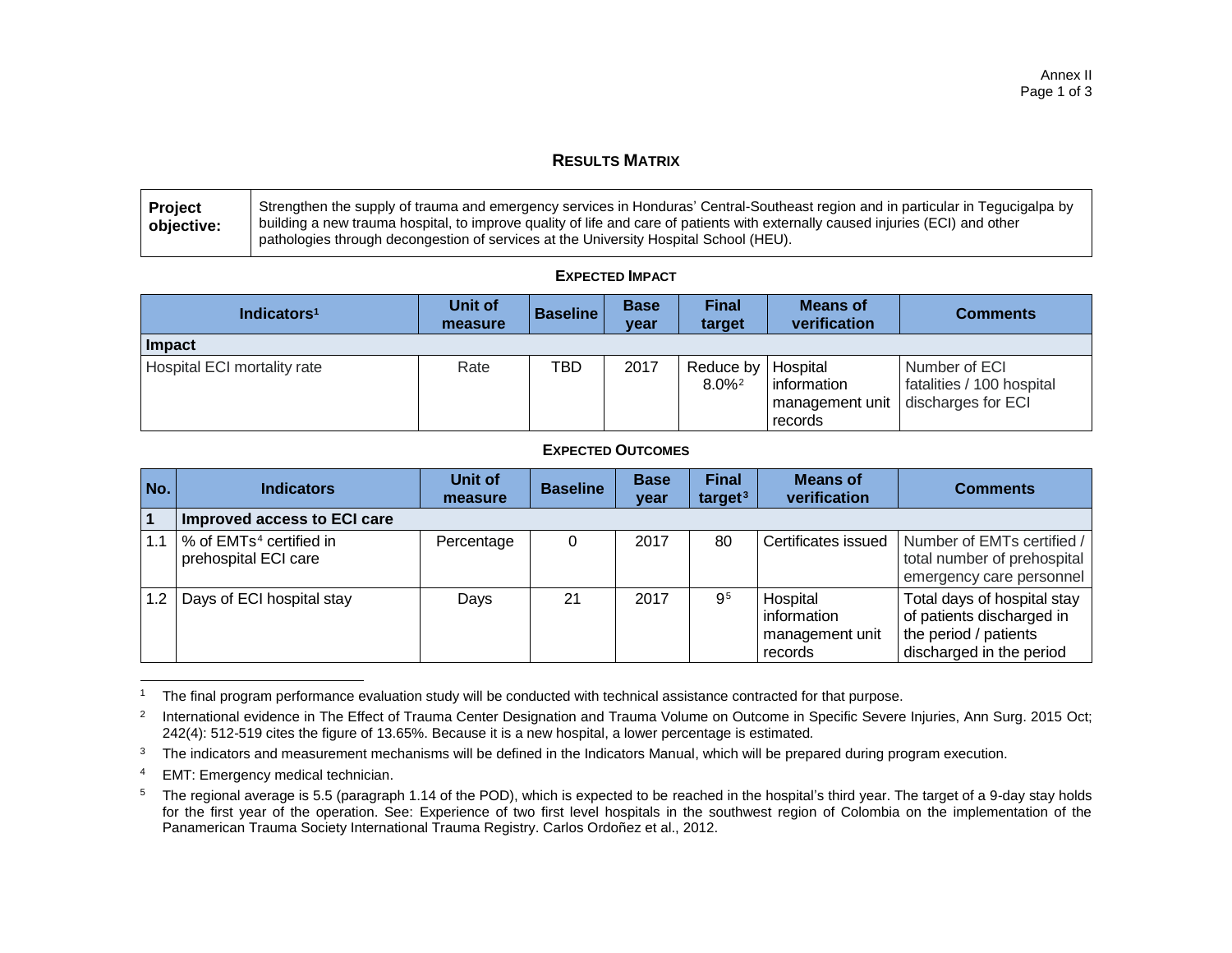| No.            | <b>Indicators</b>                                                                                                | <b>Unit of</b><br>measure | <b>Baseline</b> | <b>Base</b><br>year | <b>Final</b><br>target <sup>3</sup> | <b>Means of</b><br>verification                       | <b>Comments</b>                                                                                                                                       |
|----------------|------------------------------------------------------------------------------------------------------------------|---------------------------|-----------------|---------------------|-------------------------------------|-------------------------------------------------------|-------------------------------------------------------------------------------------------------------------------------------------------------------|
| 1.3            | Postponement rate of ECI<br>surgeries in emergency rooms                                                         | Rate                      | 40              | 2017                | 10                                  |                                                       | Surgeries performed on<br>patients in emergency<br>services / total<br>emergencies requiring<br>surgery                                               |
| 1.4            | Supply rate of essential medicines<br>and inputs for ECI care                                                    | Rate                      | 0               | 2017                | 90                                  |                                                       | Total of all medicine items<br>in stock equivalent to<br>1 month supply or<br>more / total number of<br>medicine items<br>administered                |
| 1.5            | Percentage of women victims of<br>violence treated for ECIs who are<br>referred to Ciudad Mujer for<br>follow-up | Percentage                | $\mathbf 0$     | 2017                | 100                                 | Registries of the<br>referral/response<br>system      | Number of women victims<br>of violence referred to<br>Ciudad Mujer for follow-up<br>/ total number of women<br>victims of violence treated<br>per 100 |
| $\overline{2}$ | Improvement in quality ECI hospital care                                                                         |                           |                 |                     |                                     |                                                       |                                                                                                                                                       |
| 2.1            | Percentage of ECI care provided<br>in hospital emergency rooms in<br>accordance with standard                    | Percentage                | $\Omega$        | 2017                | 80                                  | Hospital<br>information<br>management unit<br>records | Number of ECIs treated in<br>hospital emergency rooms<br>according to<br>standard / total<br>emergencies treated in<br>hospitals per 100              |
| 2.2            | Percentage of post-operative<br>infections                                                                       | Percentage                | R <sup>6</sup>  | 2017                | 6 <sup>7</sup>                      |                                                       | Number of post-operative<br>infections / total surgeries                                                                                              |

 $\bf 6$ **<sup>6</sup>** Gestión de Calidad y Eficiencia del Servicio de Anestesiología en los Quirófanos del Bloque Médico-quirúrgico del HEU [Quality and efficiency management in anesthesiology services in the operating rooms of the HEU medical-surgical wing] March 2018. Gissel Barahona.

<sup>&</sup>lt;sup>7</sup> Evidence indicates it should be less than four. Since the indicator will be measured after only one year of operation, it is not expected to be below four.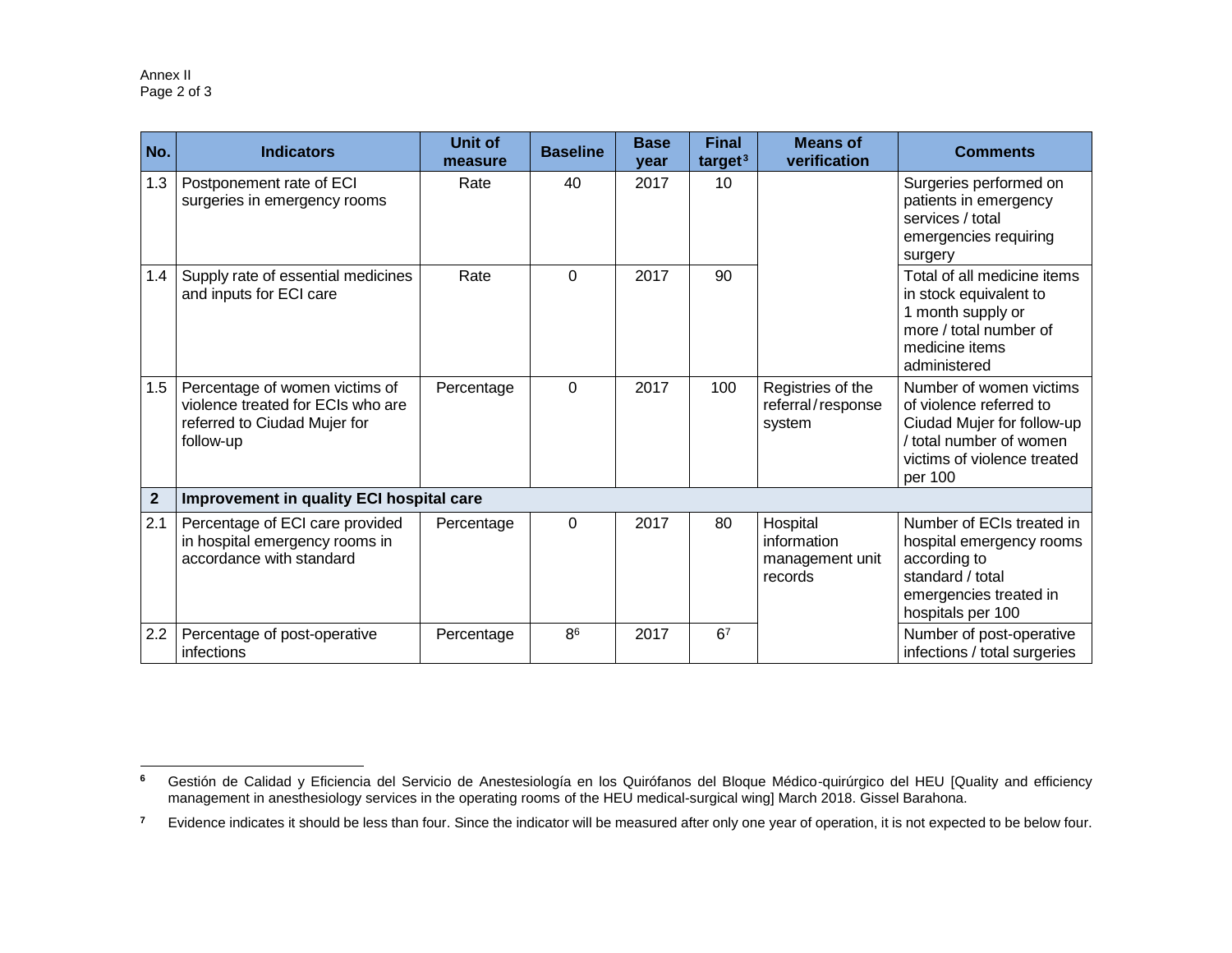#### **OUTPUTS**

| No.                                                                                                                              | <b>Outputs</b>                                                                                                                                  | <b>Unit of</b><br>measure | <b>Base</b><br>year | Year           | Year<br>$\overline{2}$ | Year<br>3 | Year<br>$\boldsymbol{\Lambda}$ | Year<br>5 | <b>Final</b><br>target | <b>Means of</b><br>verification           |
|----------------------------------------------------------------------------------------------------------------------------------|-------------------------------------------------------------------------------------------------------------------------------------------------|---------------------------|---------------------|----------------|------------------------|-----------|--------------------------------|-----------|------------------------|-------------------------------------------|
| Component 1: Constructing and equipping the trauma hospital and strengthening the Central-Southeast region's hospital<br>network |                                                                                                                                                 |                           |                     |                |                        |           |                                |           |                        |                                           |
| 1.1                                                                                                                              | Technical assistance for medical-<br>architectural study                                                                                        | Firm                      | 2019                | 0              | 1                      | 0         | $\Omega$                       | $\Omega$  |                        | Certificate of<br>approval                |
| 1.2                                                                                                                              | Design of trauma hospital                                                                                                                       | <b>Firm</b>               |                     | 0              | $\mathbf 1$            | 0         | $\Omega$                       | $\Omega$  | 1                      |                                           |
| 1.3                                                                                                                              | Construction of trauma hospital<br>completed                                                                                                    | Hospital                  |                     | $\overline{0}$ | $\overline{0}$         | 0         | 1                              | $\Omega$  | 1                      | Certificate of work<br>completion         |
| 1.4                                                                                                                              | Equipping of trauma hospital and<br>purchase of radio communication<br>equipment                                                                | Equipment                 |                     | $\mathbf 0$    | $\mathbf{1}$           | 0         | 1                              | $\Omega$  | $\overline{2}$         | Certificate of<br>receipt of<br>equipment |
| 1.5                                                                                                                              | Technical assistance for<br>strengthening SESAL in design,<br>construction and supervision of the<br>trauma hospital                            | Firm                      |                     | $\Omega$       | $\Omega$               | 0         | 1                              | $\Omega$  | 1                      | Final report                              |
|                                                                                                                                  | Component 2. Trauma hospital/network care and management model                                                                                  |                           |                     |                |                        |           |                                |           |                        |                                           |
| 2.1                                                                                                                              | Technical assistance for an ECI<br>and emergency care model in<br>Honduras                                                                      | Consultancy               | 2019                | 0              | 1                      | 0         | $\Omega$                       | $\Omega$  | 1                      | Final report                              |
| 2.2                                                                                                                              | Plan for opening and starting up<br>the hospital                                                                                                | Firm                      |                     | $\Omega$       | $\Omega$               | 0         | $\Omega$                       |           | 1                      |                                           |
| 2.3                                                                                                                              | Communication/monitoring<br>system between 911 emergency<br>center, ambulances, hospital<br>emergency rooms and peripheral<br>emergency clinics | Consultancy               |                     | $\Omega$       | $\mathbf 0$            | 1         | $\Omega$                       | $\Omega$  | 1                      |                                           |
| 2.4                                                                                                                              | Information system                                                                                                                              | <b>Firm</b>               |                     | $\mathbf 0$    | 0                      | 0         | $\mathbf 0$                    |           | 1                      |                                           |
| <b>Administration and evaluation</b>                                                                                             |                                                                                                                                                 |                           |                     |                |                        |           |                                |           |                        |                                           |
| 3.1                                                                                                                              | Baseline evaluation                                                                                                                             | Firm                      | 2019                | $\mathbf 0$    | 1                      | 0         | $\Omega$                       | 0         |                        | Final report                              |
| 3.2                                                                                                                              | Final evaluation                                                                                                                                | Firm                      | 2019                | $\mathbf 0$    | 0                      | 0         | $\Omega$                       |           |                        | Final report                              |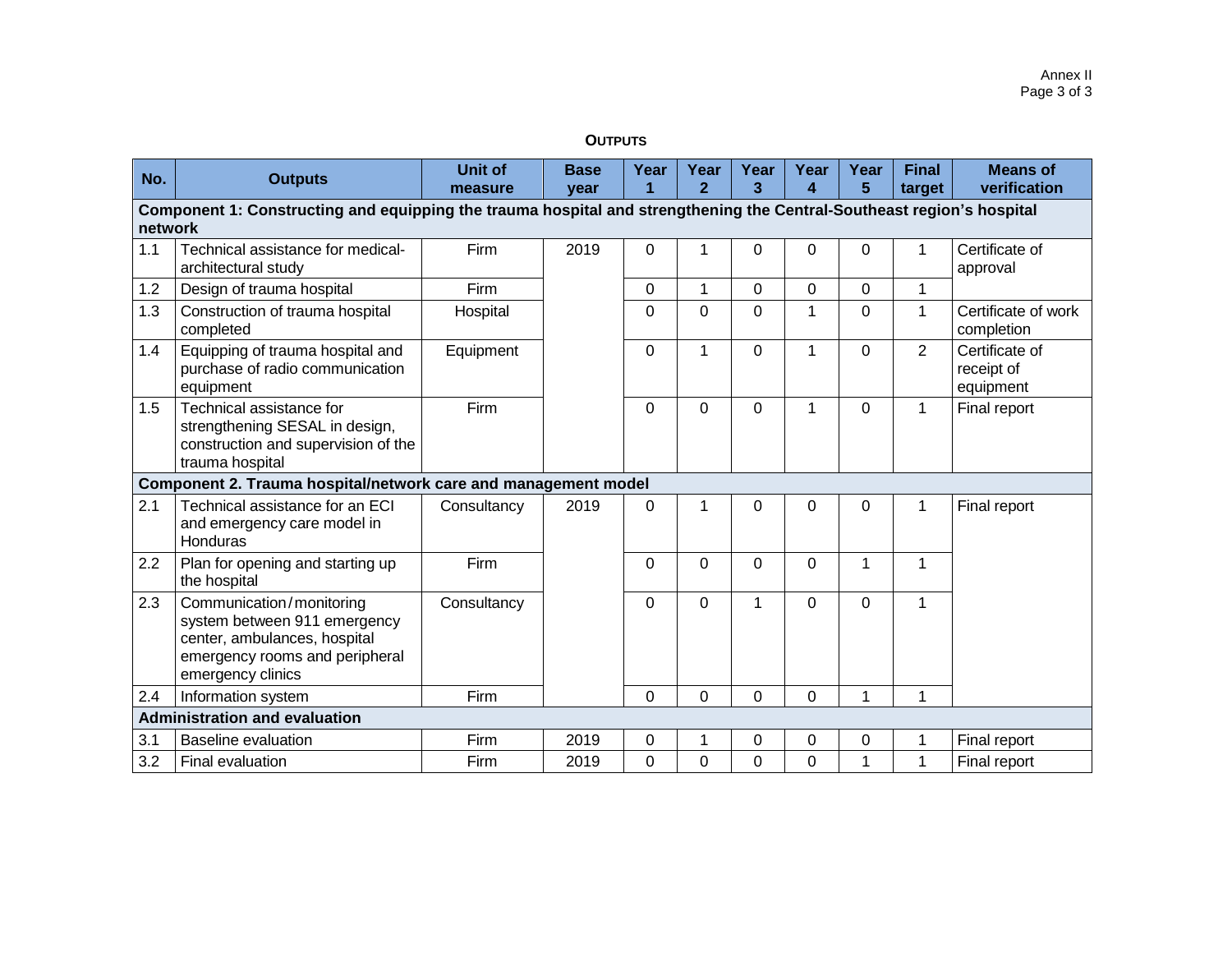#### **FIDUCIARY AGREEMENTS AND REQUIREMENTS**

| Country:                 | Honduras                                                                                 |  |  |  |  |
|--------------------------|------------------------------------------------------------------------------------------|--|--|--|--|
| <b>Project number:</b>   | HO-L1199                                                                                 |  |  |  |  |
| Name:                    | Comprehensive Strengthening of Tegucigalpa's Trauma and<br><b>Emergency Care Network</b> |  |  |  |  |
| <b>Executing agency:</b> | Ministry of Health (SESAL)                                                               |  |  |  |  |
| <b>Fiduciary team:</b>   | Nalda Morales, Financial Management; María Cecilia del Puerto,<br>Procurement (FMP/CHO)  |  |  |  |  |

### **I. EXECUTIVE SUMMARY**

 $1.1$ The Bank continues to support building the public sector's institutional capacity to mitigate risk factors in project execution. Recent diagnostic assessments indicate that significant progress has been made toward good practices, mainly in modernization of the institutional framework and the functionality of the subsystems in the Integrated Financial Management System (SIAFI). These subsystems are: Budget, Treasury and Accounting through the Module for Executing Units for Externally Financed Projects (UEPEX) and the National Public Investment System (SNIPH). To date, the system has been consistently used for the financial management and accounting of the country's operations portfolio. In addition, a strategic partnership was signed in 2014 with the Tribunal Superior de Cuentas [Audit Office] (TSC) to enable use of the External Control System in financial auditing of Bank-financed operations in Honduras, or alternatively with private audit firms. In terms of the public contracting system, the country demonstrates strengths identified in the 2017 MAPS/OECD diagnostic assessment.

## **II. THE EXECUTING AGENCY'S FIDUCIARY CONTEXT**

 $2.1$ SESAL presently uses SIAFI and the UEPEX Module for financial management of operation 3723/BL-HO-2 Program to Support the Social Inclusion Network with Priority in Western Honduras. In terms of procurement, previous experience with the executing agency has revealed its low capacity, particularly in technical aspects related to infrastructure works and, bearing in mind that this operation would execute a major construction project and its respective equipping, funds should be made available to strengthen the executing agency's technical unit (UTGP) by using operations funds to hire technical personnel specialized in building / equipping hospitals of this type as well as contracting a firm that specializes in managing hospital infrastructure projects. The contracting processes will be conducted in accordance with Bank contracting policies. These processes will be published nationally in the HONDUCOMPRAS portal, the official government website for disseminating procurement and contracting opportunities.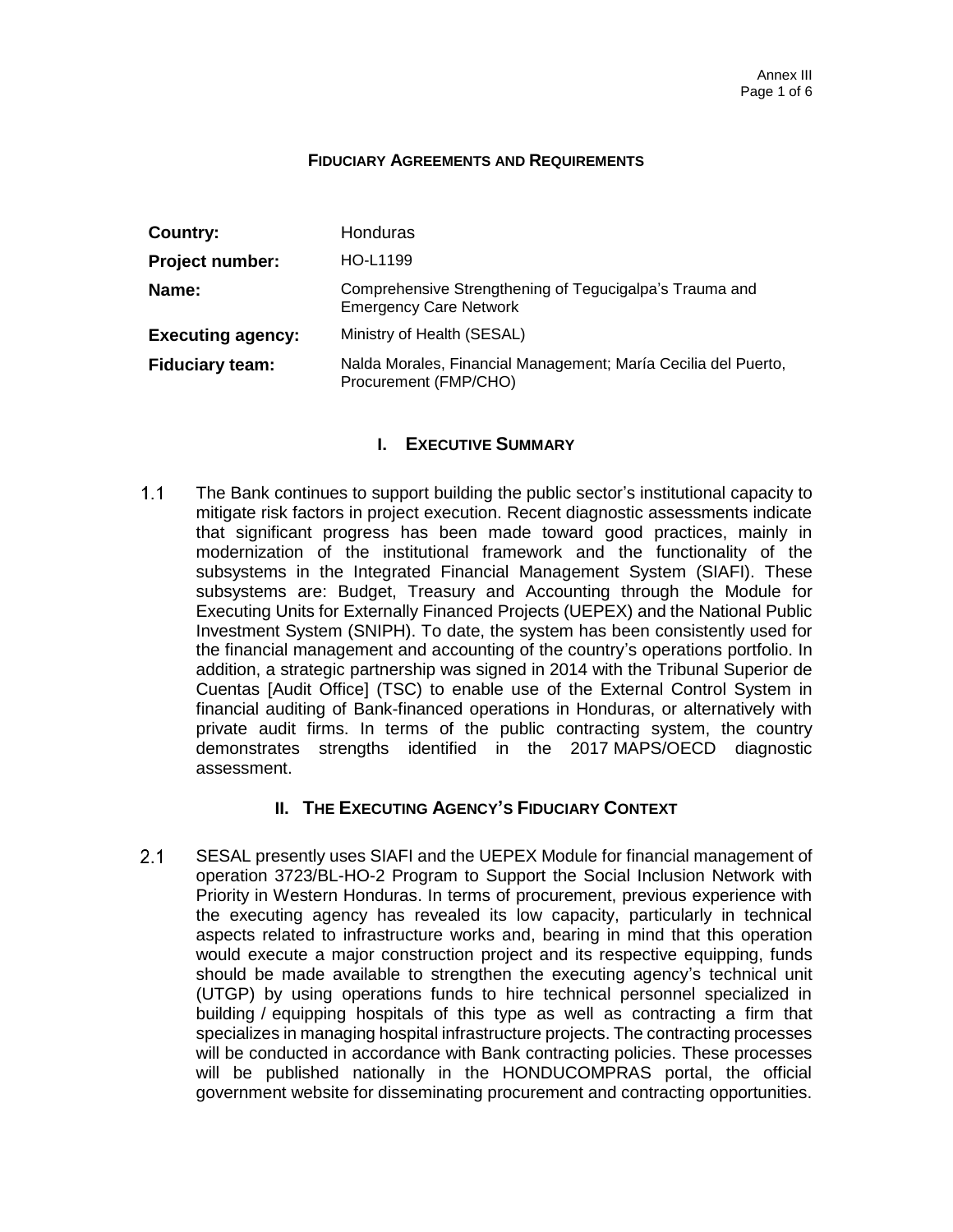Standard documents for national competitive bidding and shopping will be used for the procurement of goods and works, as agreed upon by the IDB and Honduras' Regulatory Office of State Contracting and Procurement (ONCAE).

## **III. FIDUCIARY RISK EVALUATION AND MITIGATION MEASURES**

- 3.1 Based on available information, the fiduciary team determined that the project risk associated with financial management and procurement is medium. Regarding financial management, there is a risk of possible delays in execution related to weaknesses in internal control and delays in budgetary appropriations and amendments processes. A measure to mitigate this risk will be to strengthen SESAL's use of the SAIFI/UEPEX module for financial execution of resources and the internal controls arising from its use. The percentage of funds advances for which accounts must be rendered will be set at 70%, and the PEU will be strengthened with fiduciary autonomy, personnel with qualifications and terms of reference to be agreed upon with the Bank. The fiduciary arrangement for financial supervision will also include external audits to support the monitoring of fiduciary management and evolution of risks in this area.
- 3.2 Experience with the executing agency in previous programs has revealed its limited capacity to conduct procurement and contracting under IDB procedures, particularly with respect to technical aspects of infrastructure works. Since this operation would execute a major construction project and its respective equipping, there could be delays in execution. This risk will be mitigated by keeping personnel specialized in this type of procurement on the PEU staff throughout project execution. This will be complemented with the contracting of technical personnel in hospital infrastructure / equipping and a firm or entity specialized in managing hospital infrastructure projects. In addition, a monitoring system will be implemented that will cover the planning of procurement required to meet program objectives, through use of the Procurement Plan Execution System, or any system in place, as agreed upon with the Bank. It should also reflect the other planning tools (program execution plan / annual work plan). The PEU will be required to provide exhaustive monitoring at the planned dates for advancing the processes, and in particular define and approve quality technical specifications.

## **IV. CONSIDERATIONS FOR THE SPECIAL PROVISIONS OF THE CONTRACTS**

- $4.1$ With respect to fiduciary financial management, no special conditions precedent will be added to those set out in the general conditions of the loan contract.
- $4.2$ **Exchange rate agreed upon with the executing agency / borrower for rendering accounts.** For purpose of Article 4.10 (b) of the General Conditions of the loan contract, the applicable exchange rate will be the rate indicated in Article 4.10 (b)(ii). In this case, the exchange rate used will be the rate in effect on the date that the beneficiary—or the executing agency or whichever person or company is delegated the responsibility of effecting payments—makes the respective payment.
- $4.3$ **Financial statements and other audited reports.** The executing agency, within a period of 120 days after close of each fiscal year–1 January to 31 December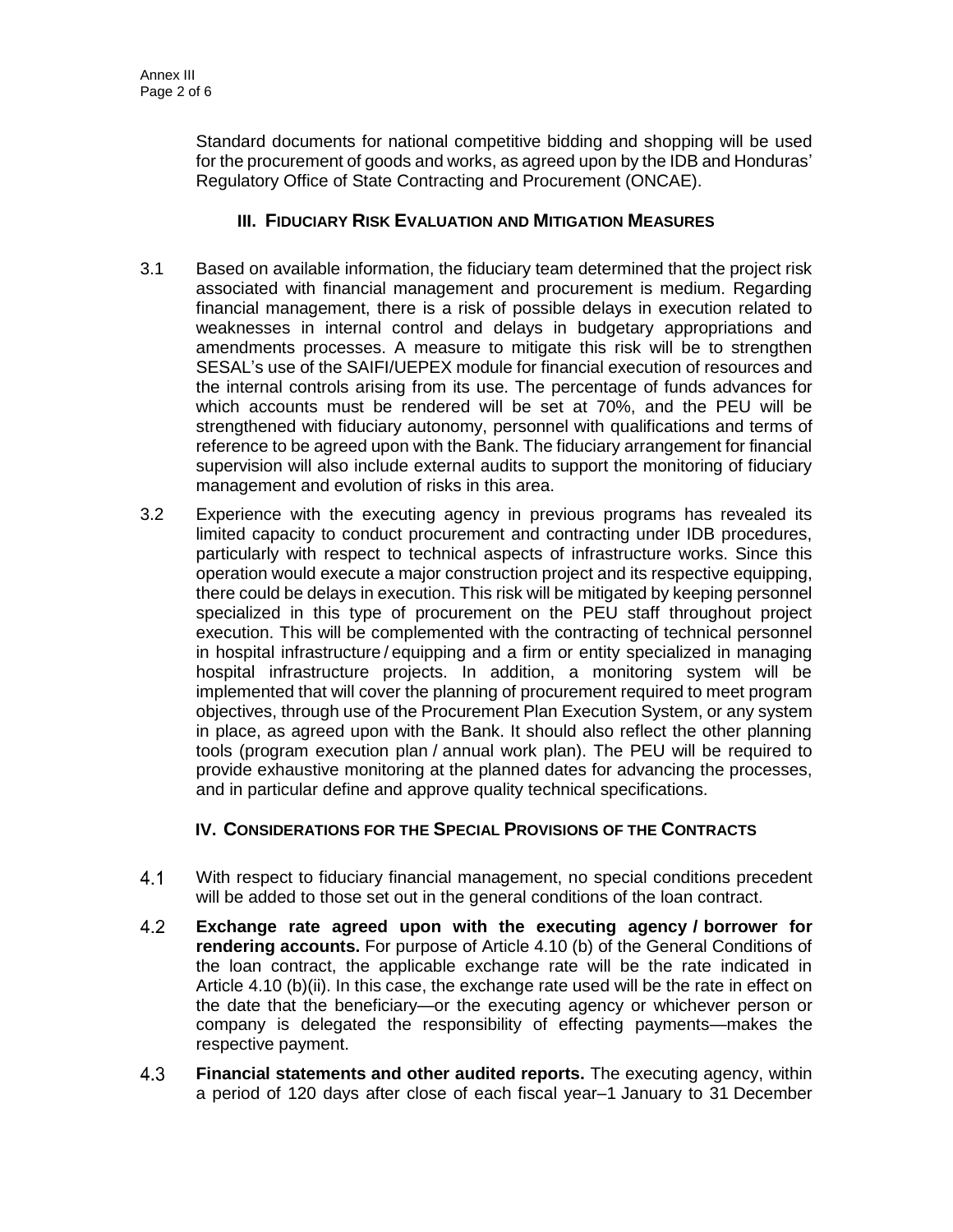annually and during period established for financial disbursement–will present the following reports: the program's audited financial statements, duly certified by the oversight body or independent auditors acceptable to the Bank. The final audit report will be presented within 120 days after scheduled date of the disbursement or a date determined in agreement with the Bank.

## **V. AGREEMENTS AND REQUIREMENTS FOR PROCUREMENT EXECUTION**

#### A. **Procurement execution**

- $5<sub>1</sub>$ The executing agency, acting through the PEU, will select, contract, and supervise program procurements, in accordance with IDB procurement policies (documents GN-2349-9 and GN-2350-9) and the provisions of the operation's procurement plan, which will describe: (i) the contracts for works, good, and consulting services required to meet program objectives; (ii) proposed methods for procurement of goods and selection of consultants; and (iii) procedures used by the Bank to review each procurement process. For procurement planning, the executing agency will update the procurement plan on an annual basis, or as needed, using the Procurement Plan Execution System as determined by the Bank, for both planning and reporting progress. Any modification to the procurement plan must be submitted to the Bank for approval.
- $5.2$ Contracts for works, good, and nonconsulting services**<sup>1</sup>** generated under the program and subject to international competitive bidding will be executed using the standard bidding documents issued by the Bank. Bidding processes subject to national competitive bidding will be conducted using country bidding documents agreed upon with the Bank and posted on the ONCAE website.
- 5.3 Contracts for consulting services generated under the program will be executed using the standard request for proposals issued or agreed to by the Bank.

#### В. **Selection of individual consultants**

- $5.4$ When the executing agency does not know of suitable consultants to whom it might send invitations, the contracting of individual consultants may be solicited through local or international notices, as a means of forming the shortlist. Consultants contracted to work at the executing agency during execution may be hired for the entire execution period, provided that the Bank's no objection was obtained for the initial selection process, without one being needed for each annual budget execution period, regardless of whether a new contract is signed for each period. This is without prejudice to the performance evaluation, which could result in cancellation of the contract and, therefore, in the need for a new request for no objection in the new process.
- $5.5$ **Domestic preference:** No provision for domestic preference is made.

#### C. **Threshold amounts**

5.6 The thresholds for use of international competitive bidding and the international shortlist of consultants will be made available to the executing agency at: http://www.iadb.org/document.cfm?id=EZSHARE-1132444900-11030. Below

 $\overline{a}$ Paragraph 1.1 of Policies for the Procurement of Goods and Works Financed by the Inter-American Development Bank (document **GN-2349-9**).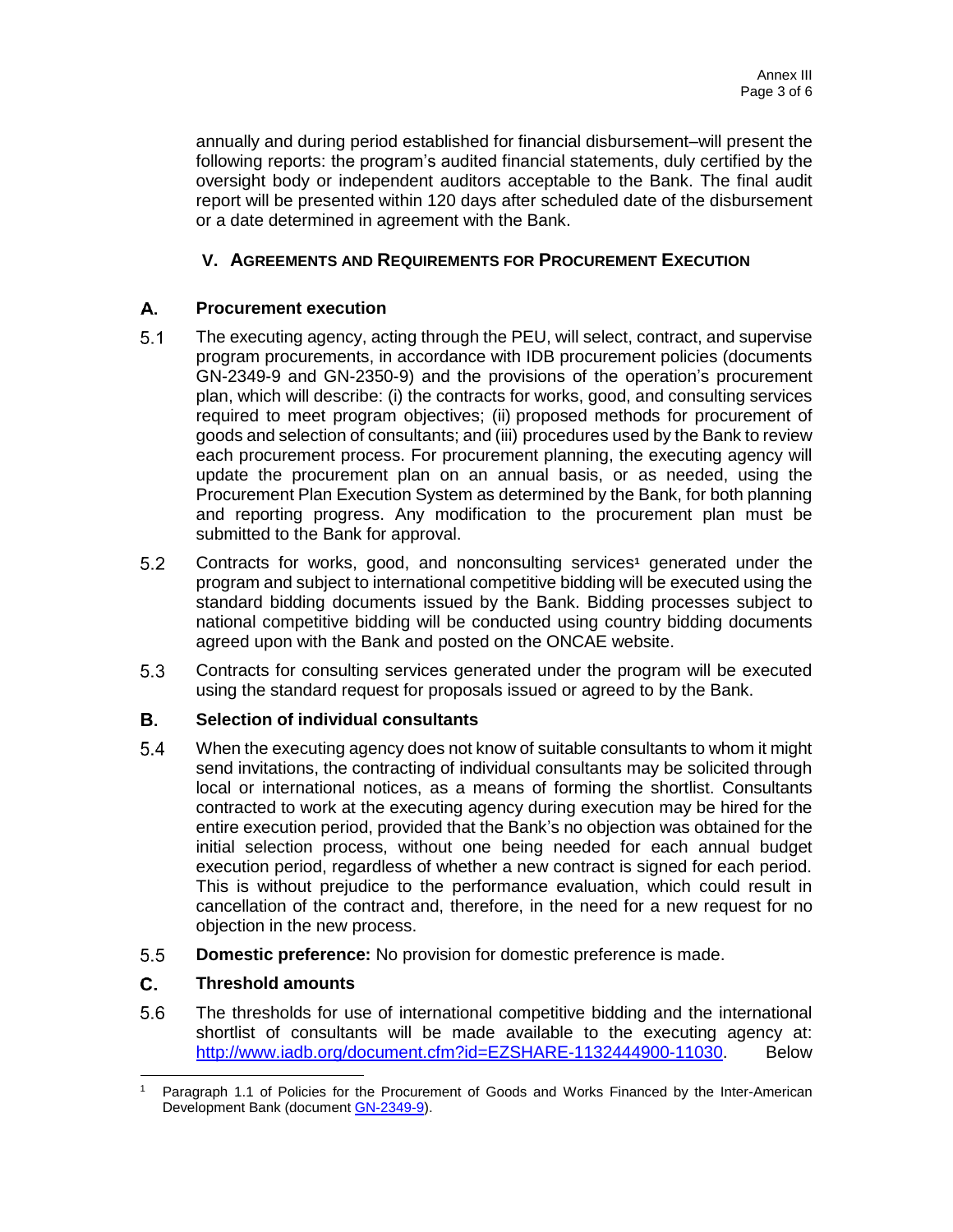those thresholds, the selection method will be determined based on the complexity and features of the procurement or contract, which should be reflected in the procurement plan approved by the Bank.

#### D. **Main procurements**

 $5.7$ The program's general procurement plan is available [\(required](http://idbdocs.iadb.org/wsdocs/getDocument.aspx?DOCNUM=EZSHARE-527553098-42) link 5) and can be summarized as follows:

| Table 1. Mail procurements (000)                                                                                         |                    |                          |                            |  |  |  |  |  |  |
|--------------------------------------------------------------------------------------------------------------------------|--------------------|--------------------------|----------------------------|--|--|--|--|--|--|
| <b>Activity</b>                                                                                                          | Type of<br>bidding | <b>Estimated</b><br>date | <b>Estimated</b><br>amount |  |  |  |  |  |  |
| Design of trauma hospital                                                                                                | <b>QCBS</b>        | Q1 2019                  | 1,500,000                  |  |  |  |  |  |  |
| Construction of hospital                                                                                                 | ICB                | Q3 2019                  | 33,660,000                 |  |  |  |  |  |  |
| Supervision of hospital construction                                                                                     | <b>QCBS</b>        |                          | 3,000,000                  |  |  |  |  |  |  |
| Equipping of hospital                                                                                                    | <b>ICB</b>         | Q <sub>2</sub> 2019      | 13,020,000                 |  |  |  |  |  |  |
| Technical assistance to strengthen SESAL                                                                                 | <b>QCBS</b>        |                          | 900,000                    |  |  |  |  |  |  |
| Hospital opening/start-up plan, protocols, and<br>optimization of flows and processes                                    | <b>QCBS</b>        | Q1 2020                  | 243,200                    |  |  |  |  |  |  |
| Information system                                                                                                       | CQS                | Q1 2021                  | 200,000                    |  |  |  |  |  |  |
| Contracting of PEU staff                                                                                                 | <b>NICQ</b>        | Q1 2019                  | 466,800                    |  |  |  |  |  |  |
| Communication/monitoring system between 911,<br>ambulances, hospital emergency rooms and<br>peripheral emergency clinics | <b>CQS</b>         | Q1 2020                  | 80,000                     |  |  |  |  |  |  |

#### Е. **Procurement supervision**

- 5.8 In accordance with the fiduciary risk analysis for procurement, the supervision method will be a combination of ex post and ex ante as described in the procurement plan*.*
- 5.9 Any single-source selection of consulting services to be performed by firms or individuals, and the procurement of nonconsulting services, goods, or works, will be subject to ex ante supervision by the Bank, regardless of amount of contract.

#### F. **Special provisions**

- $5.10$ **Measures to reduce the likelihood of corruption.** Compliance with the provisions of the policies set forth in documents GN-2349-9 and GN-2350-9 regarding prohibited practices (lists of companies and individuals considered ineligible by multilateral agencies).
- $5.11$ **Other special procedures.** The Bank may, at its discretion, change the procurement supervision model, based on experience during execution and on institutional capacity updates or fiduciary visits.

#### G. **Records and files**

 $5.12$ The PEU will be responsible for maintaining original files and documentation for procurement processes carried out with program resources. The program Operations Manual will document internal workflows and breakdown of functions.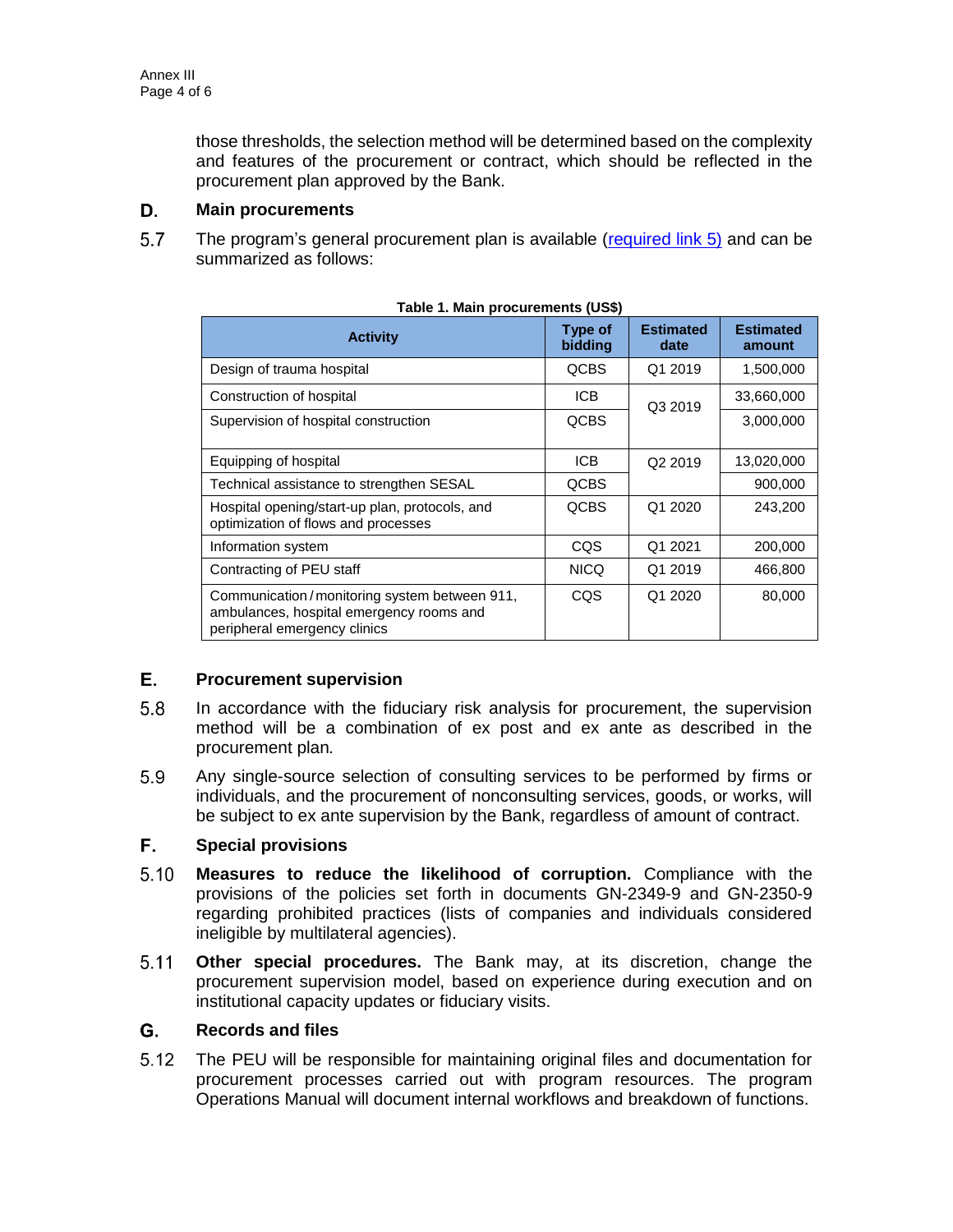## **VI. FINANCIAL MANAGEMENT AGREEMENTS AND REQUIREMENTS**

- $6.1$ **Programming and budget.** The operation's financial management will use SIAFI and the Single Treasury Account (CUT).
- $6.2$ **Accounting and information systems**. The financial and accounting transactions will be supported by country system practices; the UEPEX module will be used for financial reports, disbursement requests, and accounting records. The cash basis of accounting will be used.
- **Disbursements and cash flow.** The executing agency will open a special account  $6.3$ at the Central Bank of Honduras in the name of the operation. The maximum amount of each advance of funds will be set by the Bank, based on the cash flow or financial plan for a minimum period of six months. As annual budgetary appropriations and amendments are subject to delay, it is recommended that the percentage of advanced funds for which accounts must be rendered be set at 70%.
- $6.4$ **Internal control and internal audit.** SESAL's internal audit units support implementation of the recommendations from audit findings. To the extent that these units continue to be strengthened by the National Office for Comprehensive Development of Internal Control in Public Institutions (ONADICI), the present operation will continue to use them.
- $6.5$ **External control and reports.** The operation's external audit may be performed by the country's oversight body–the Tribunal Superior de Cuentas [Audit Office]– or by a Bank-eligible outside audit firm.
- $6.6$ Based on the foregoing, the following agreements have been reached:
	- (i) External financial audit services will be in place to audit program annually.
	- (ii) The policies to be followed in this operation are the Financial Management Policy for IDB-financed Projects (document OP-273) and the Financial Management Operational Guidelines for IDB-financed Projects (document OP-274) in their current versions.
	- (iii) Total cost of audit services will be financed with loan proceeds. The method for selecting and contracting audit services will be based on Bank guidelines on financial reporting and audits.
- $6.7$ **Financial supervision plan**. The Bank will supervise the program's financial management, monitoring the actions to be taken by the executing agency to address the external audit's observations and findings. In addition, the Bank will also conduct visits and hold meetings to monitor the fiduciary risks. The IDB financial management specialist assigned to the operation will supervise in coordination with the Project Team Leader. Disbursements will be reviewed ex post as part of the external audits.
- $6.8$ **Execution mechanism.** SESAL will execute the program. Its Project and Investment Department will run the program and will have: an overall program coordinator, a project executing unit (PEU), and a project management technical unit (UTGP). The PEU will be responsible for the program's fiduciary functions, including managing, recording, and accounting for program resources; preparation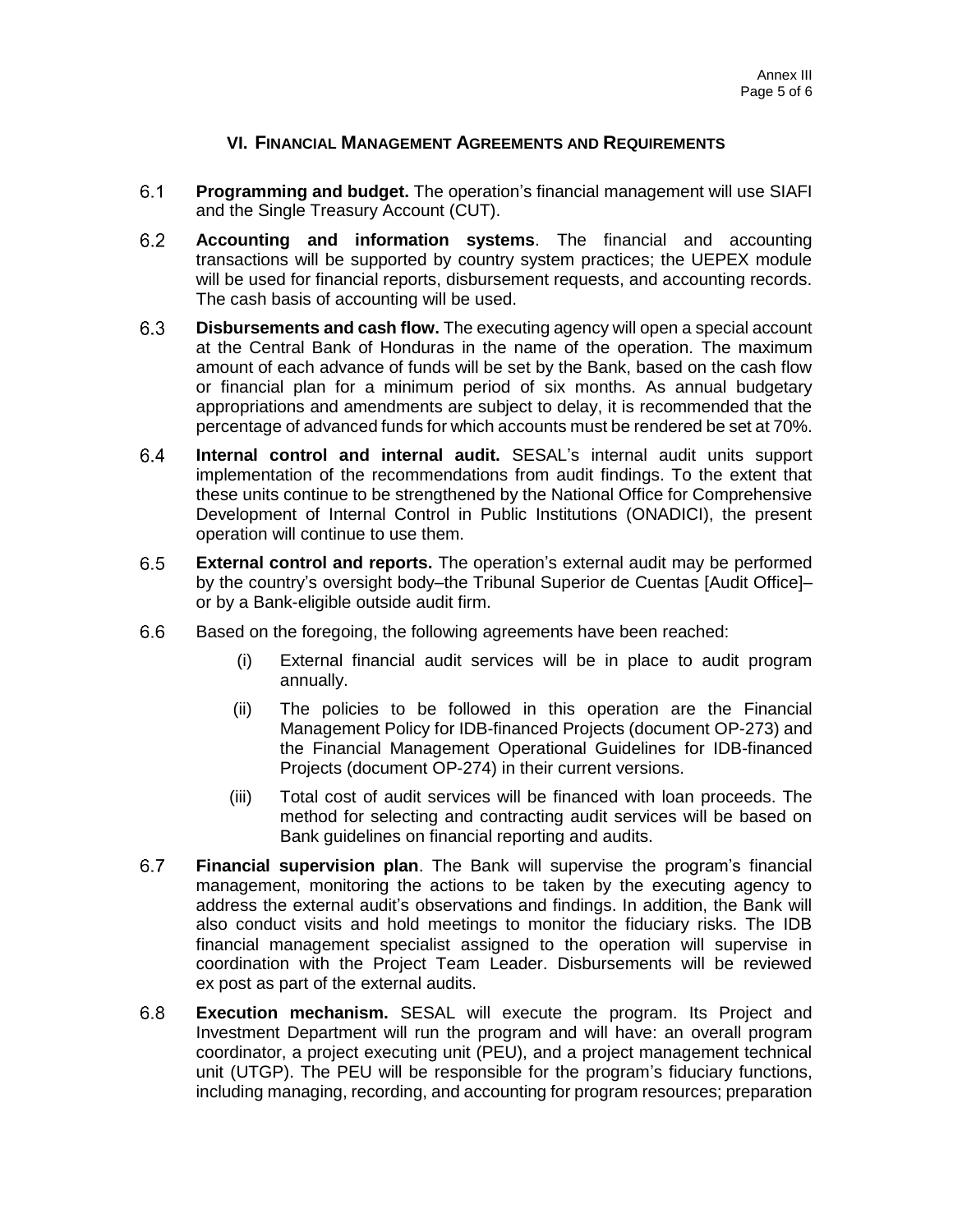and monitoring of the annual work plan, multiyear execution plan, procurement plan, and physical and financial monitoring. It will include a financial specialist, a procurement specialist, a monitoring and evaluation specialist, and other specialists as needed. When necessary, the PEU can be strengthened in areas of procurement and finance with personnel who meet the profile and terms of reference that are acceptable to the Bank. In addition to these specialists, the executing agency's UTGP will be strengthened through the contracting of technical personnel specialized in building and equipping hospitals.